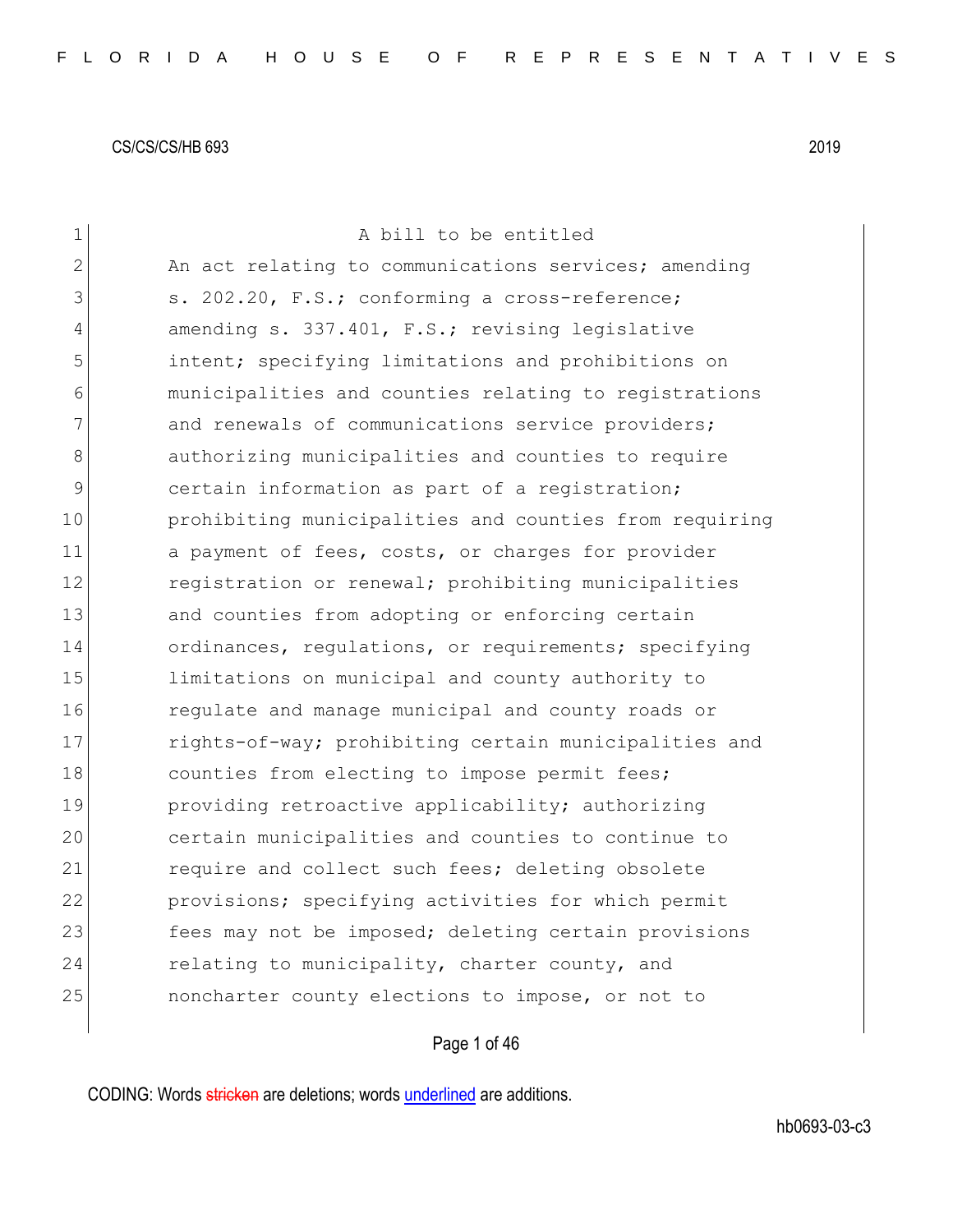26 impose, permit fees; requiring that enforcement of certain ordinances must be suspended until certain 28 conditions are met; revising legislative intent 29 relating to the imposition of certain fees, costs, and exactions on providers; specifying a condition for certain in-kind compensation; revising items over which municipalities and counties may not exercise **1988** regulatory control; authorizing municipalities and counties to require a right-of-way permit for certain purposes; providing requirements for processing certain permit applications; prohibiting municipalities and counties from certain actions **relating to certain aerial or underground**  communications facilities; specifying limitations and requirements for certain municipal and county rules 41 and regulations; revising definitions for the Advanced 42 Wireless Infrastructure Deployment Act; prohibiting certain actions by an authority relating to certain utility poles; prohibiting authorities from requiring permit applicants to provide certain information, 46 except under certain circumstances; adding prohibited 47 acts by authorities relating to small wireless 48 facilities, application requirements, public notification and public meetings, and the placement of certain facilities; revising applicability of

Page 2 of 46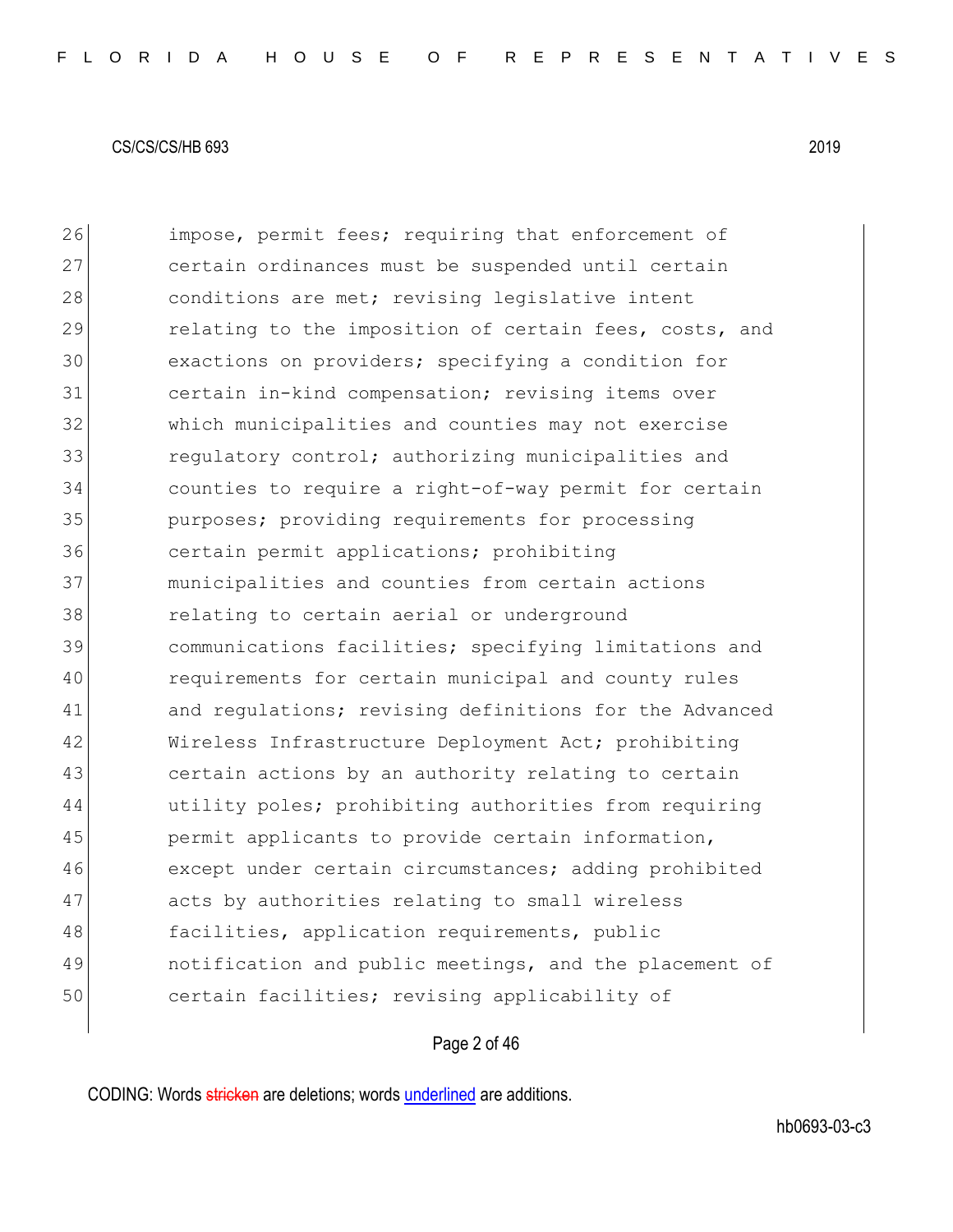51 authority rules and regulations governing the 52 placement of utility poles in the public rights-of-53 way; providing construction relating to judicial 54 review of certain application denials; specifying 55 grounds for an authority's denial of a proposed 56 collocation of a small wireless facility or placement 57 of a utility pole in the public rights-of-way; 58 deleting an authority's authorization to adopt 59 **b** ordinances for performance bonds and security funds; 60 authorizing an authority to require a construction 61 bond, subject to certain conditions; requiring 62 authorities to accept certain financial instruments 63 for certain financial obligations; authorizing 64 providers to add authorities to certain financial 65 instruments; prohibiting an authority from requiring a 66 provider to indemnify an authority for certain 67 liabilities; prohibiting an authority from requiring a 68 permit, approval, fees, charges, costs, or exactions 69 for certain activities; authorizing and limiting 70 filings an authority may require relating to micro 71 wireless facility equipment; providing an exception to 72 a certain right-of-way permit for certain service 73 restoration work; providing conditions under which a 74 wireless provider must comply with certain 75 requirements of an authority that prohibit new utility

# Page 3 of 46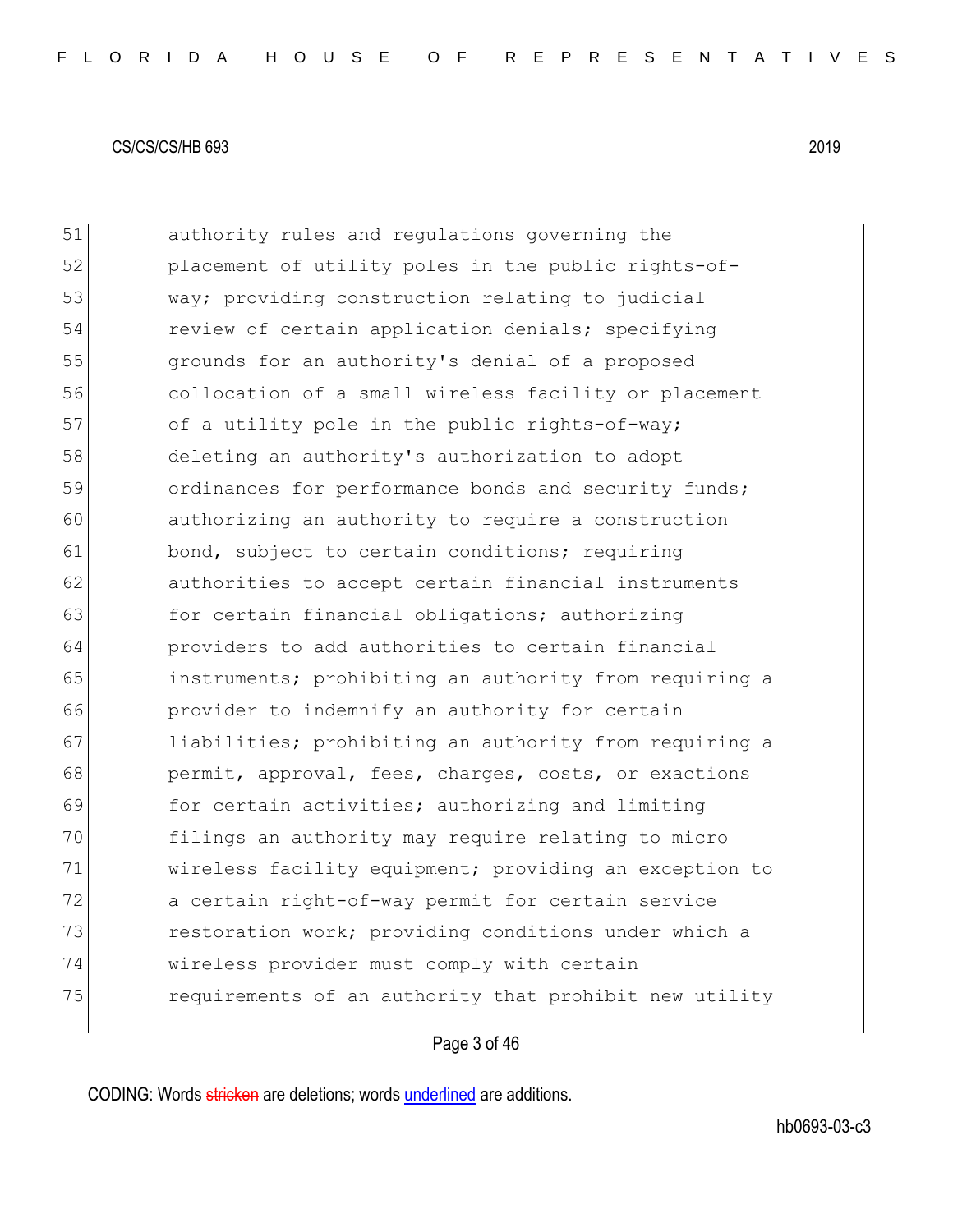76 poles used to support small wireless facilities in 77 certain areas; providing that an authority may require 78 wireless providers to comply with certain objective 79 design standards adopted by ordinance; authorizing an 80 authority to waive such design standards under certain 81 circumstances; providing a requirement for the waiver; 82 revising an authority's authorization to apply certain 83 **b** ordinances to applications filed before a certain 84 timeframe; authorizing a civil action for violations; 85 beta providing actions a court may take; requiring the work 86 of certain authority rights-of-way to comply with a 87 specified document; providing construction; providing 88 an effective date. 89 90 Be It Enacted by the Legislature of the State of Florida: 91 92 Section 1. Paragraph (b) of subsection (2) of section 93 202.20, Florida Statutes, is amended to read: 94 202.20 Local communications services tax conversion 95 rates.-96 (2) 97 (b) Except as otherwise provided in this subsection, 98 "replaced revenue sources," as used in this section, means the 99 following taxes, charges, fees, or other impositions to the 100 extent that the respective local taxing jurisdictions were

Page 4 of 46

CODING: Words stricken are deletions; words underlined are additions.

hb0693-03-c3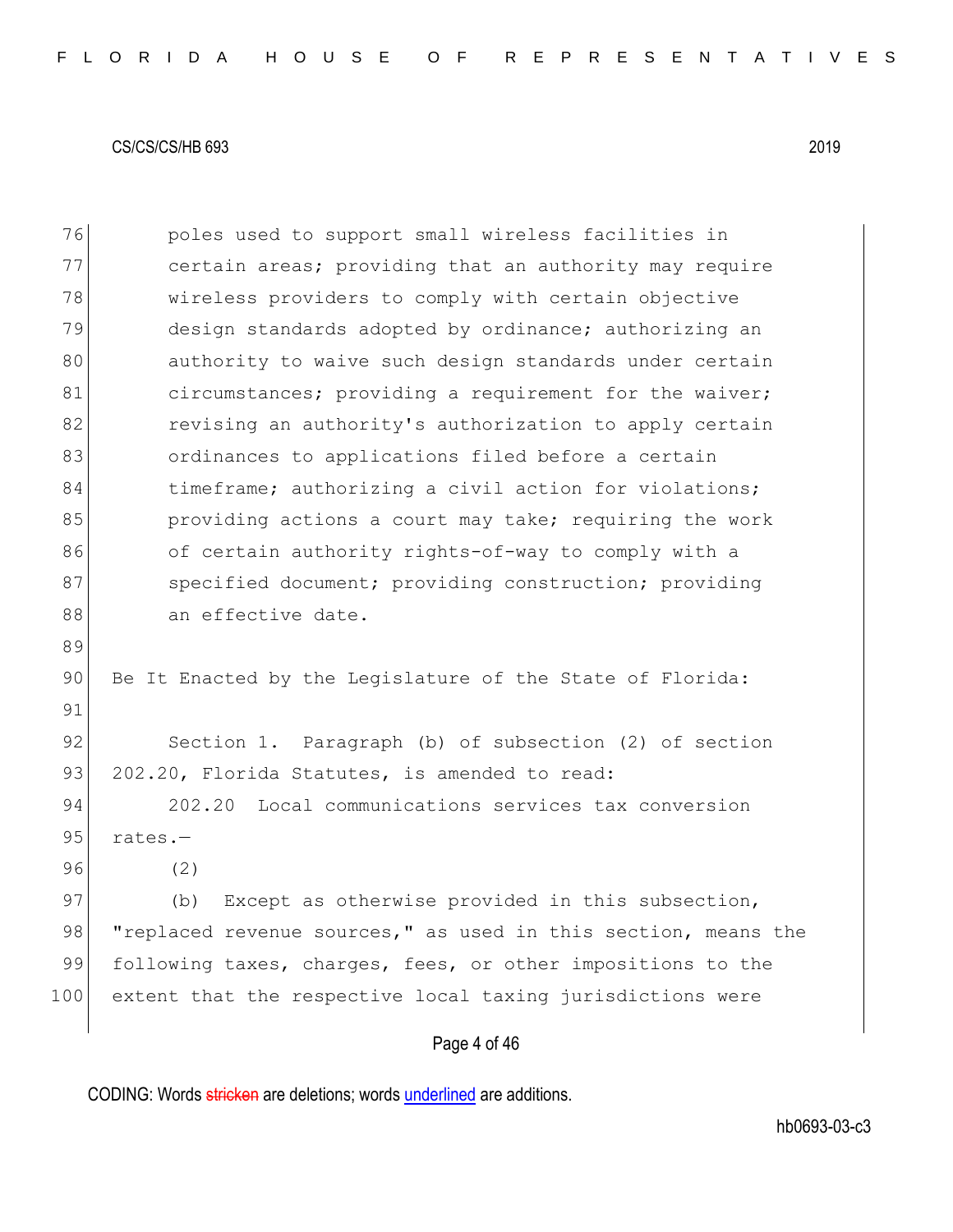101 authorized to impose them prior to July 1, 2000. 102 1. With respect to municipalities and charter counties and 103 the taxes authorized by s.  $202.19(1)$ : 104 a. The public service tax on telecommunications authorized 105 by former s. 166.231(9). 106 b. Franchise fees on cable service providers as authorized 107 by 47 U.S.C. s. 542. 108 c. The public service tax on prepaid calling arrangements. 109 d. Franchise fees on dealers of communications services 110 which use the public roads or rights-of-way, up to the limit set 111 forth in s. 337.401. For purposes of calculating rates under 112 this section, it is the legislative intent that charter counties 113 be treated as having had the same authority as municipalities to 114 impose franchise fees on recurring local telecommunication 115 service revenues prior to July 1, 2000. However, the Legislature 116 recognizes that the authority of charter counties to impose such 117 fees is in dispute, and the treatment provided in this section 118 is not an expression of legislative intent that charter counties 119 actually do or do not possess such authority. 120 e. Actual permit fees relating to placing or maintaining 121 facilities in or on public roads or rights-of-way, collected 122 from providers of long-distance, cable, and mobile 123 communications services for the fiscal year ending September 30, 124 1999; however, if a municipality or charter county elects the 125 option to charge permit fees pursuant to s.  $337.401(3)(c)$ 

# Page 5 of 46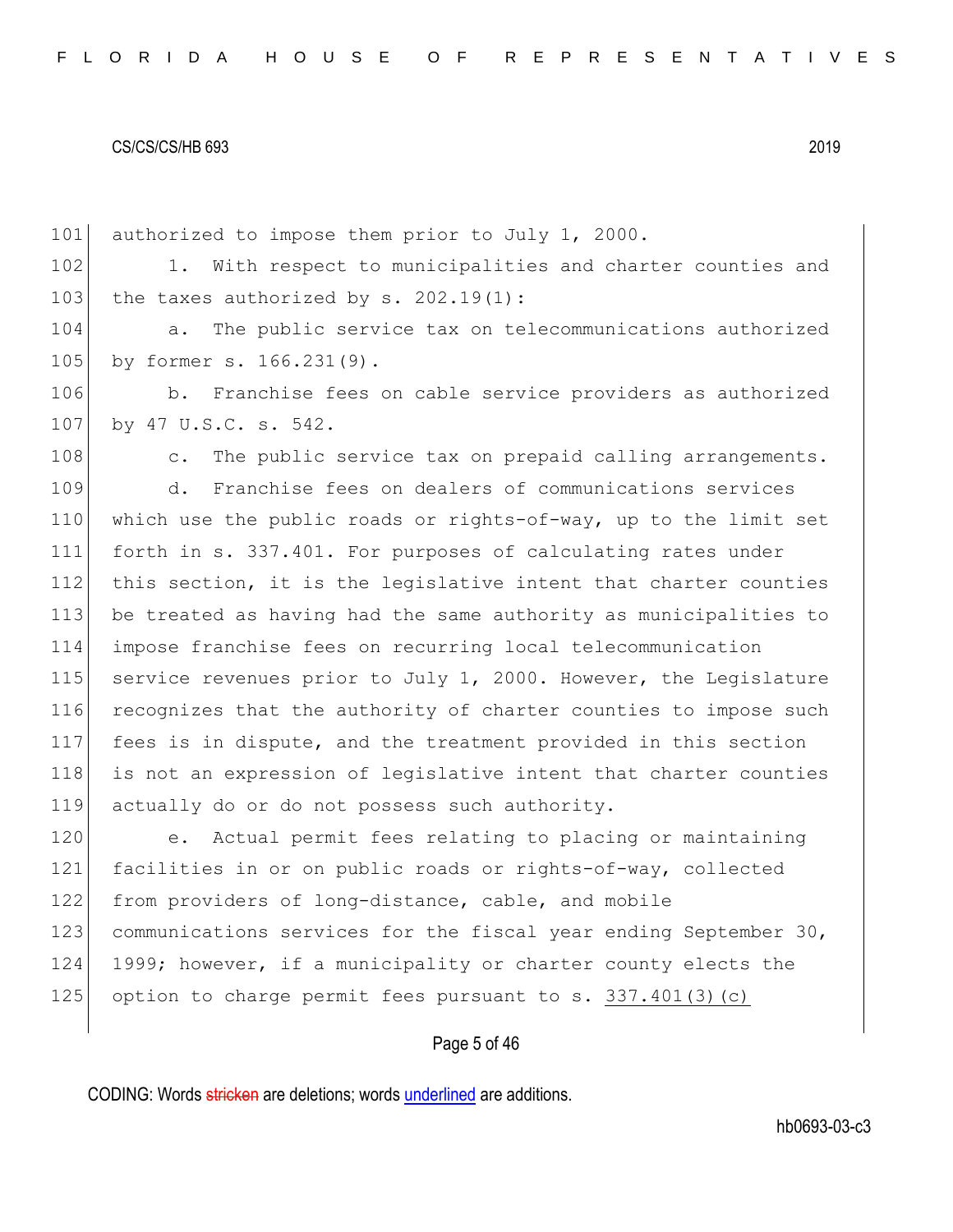126  $\left[337,401(3)(e)1.a.,\right]$  such fees shall not be included as a replaced 127 revenue source.

128 2. With respect to all other counties and the taxes 129 authorized in s. 202.19(1), franchise fees on cable service 130 providers as authorized by 47 U.S.C. s. 542.

131 Section 2. Subsection (3), paragraphs (d), (e), and (f) of 132 subsection  $(6)$ , and paragraphs  $(b)$ ,  $(c)$ ,  $(d)$ ,  $(e)$ ,  $(f)$ ,  $(q)$ , and 133 (i) of subsection (7) of section 337.401, Florida Statutes, are 134 amended, paragraph (r) is added to subsection (7), and 135 subsections (8) and (9) are added to that section, to read:

136 337.401 Use of right-of-way for utilities subject to 137 requiation; permit; fees.-

138 (3) (a) Because of the unique circumstances applicable to 139 providers of communications services, including, but not limited 140 to, the circumstances described in paragraph (e) and the fact 141 that federal and state law require the nondiscriminatory 142 treatment of providers of telecommunications services, and 143 because of the desire to promote competition among providers of 144 communications services, it is the intent of the Legislature 145 that municipalities and counties treat providers of 146 communications services in a nondiscriminatory and competitively 147 neutral manner when imposing rules or regulations governing the 148 placement or maintenance of communications facilities in the 149 public roads or rights-of-way. Rules or regulations imposed by a 150 municipality or county relating to providers of communications

# Page 6 of 46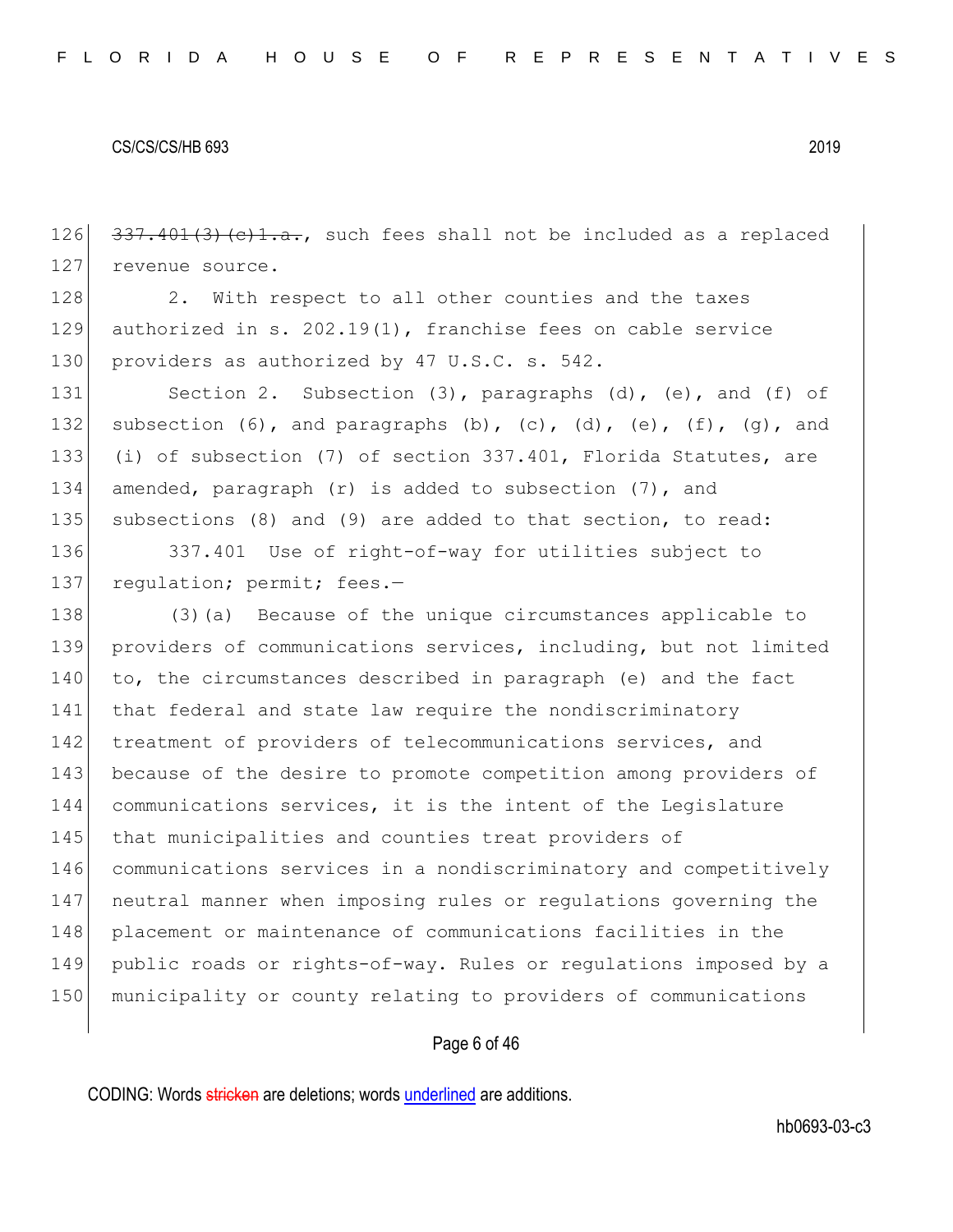151 services placing or maintaining communications facilities in its 152 roads or rights-of-way must be generally applicable to all 153 providers of communications services, taking into account the 154 distinct engineering, construction, operation, maintenance, 155 public works, and safety requirements of each provider's 156 facilities, and, notwithstanding any other law, may not require 157 a provider of communications services to apply for or enter into 158 an individual license, franchise, or other agreement with the 159 municipality or county as a condition of placing or maintaining 160 communications facilities in its roads or rights-of-way. In 161 addition to other reasonable rules or regulations that a 162 municipality or county may adopt relating to the placement or 163 maintenance of communications facilities in its roads or rights-164 of-way under this subsection or subsection (7), a municipality 165 or county may require a provider of communications services that 166 places or seeks to place facilities in its roads or rights-of-167 way to register with the municipality or county. To register, a 168 provider of communications services may be required only to 169 provide its name and to provide the name of the registrant; the 170 name, address, and telephone number of a contact person for the 171 registrant; the number of the registrant's current certificate 172 of authorization issued by the Florida Public Service 173 Commission, the Federal Communications Commission, or the 174 Department of State; a statement of whether the registrant is a 175 pass-through provider as defined in s. 337.401(6)(a)1.; the

Page 7 of 46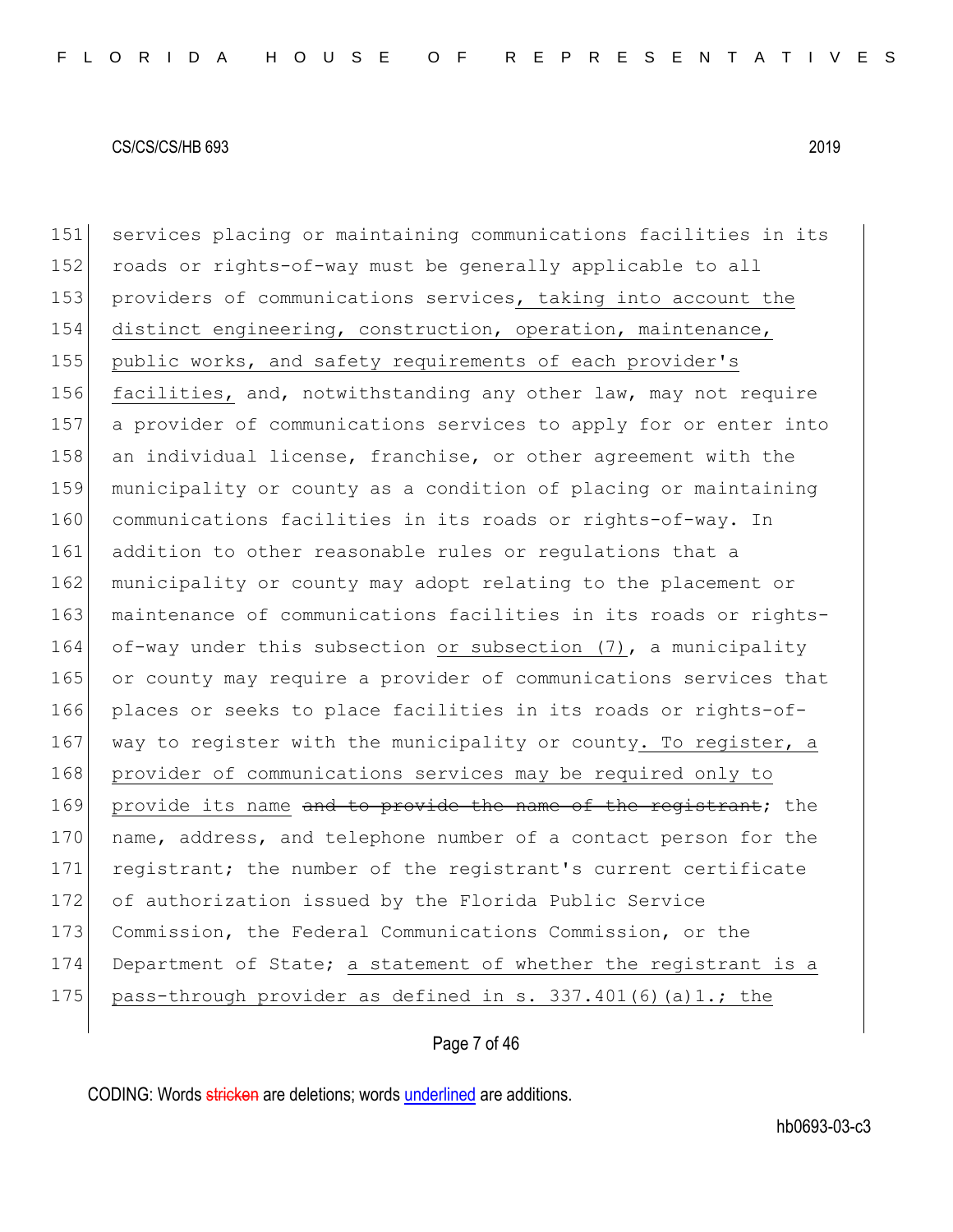| 176 | registrant's federal employer identification number; and any     |
|-----|------------------------------------------------------------------|
| 177 | required proof of insurance or self-insuring status adequate to  |
| 178 | defend and cover claims. A municipality or county may not        |
| 179 | require a registrant to renew a registration more frequently     |
| 180 | than every 5 years but may require during this period that a     |
| 181 | registrant update the registration information provided under    |
| 182 | this subsection within 90 days after a change in such            |
| 183 | information. A municipality or county may not require the        |
| 184 | registrant to provide an inventory of communications facilities, |
| 185 | maps, locations of such facilities, or other information by a    |
| 186 | registrant as a condition of registration, renewal, or for any   |
| 187 | other purpose; provided, however, that a municipality or county  |
| 188 | may require as part of a permit application that an applicant    |
| 189 | identify at-grade communications facilities within 50 feet of    |
| 190 | the proposed installation location for the placement of at-grade |
| 191 | communications facilities. A municipality or county may not      |
| 192 | require a provider to pay any fee, cost, or other charge for     |
| 193 | registration or renewal thereof. It is the intent of the         |
| 194 | Legislature that the placement, operation, maintenance,          |
| 195 | upgrading, and extension of communications facilities not be     |
| 196 | unreasonably interrupted or delayed through the permitting or    |
| 197 | other local regulatory process. Except as provided in this       |
| 198 | chapter or otherwise expressly authorized by chapter 202,        |
| 199 | chapter 364, or chapter 610, a municipality or county may not    |
| 200 | adopt or enforce any ordinance, regulation, or requirement as to |
|     |                                                                  |

Page 8 of 46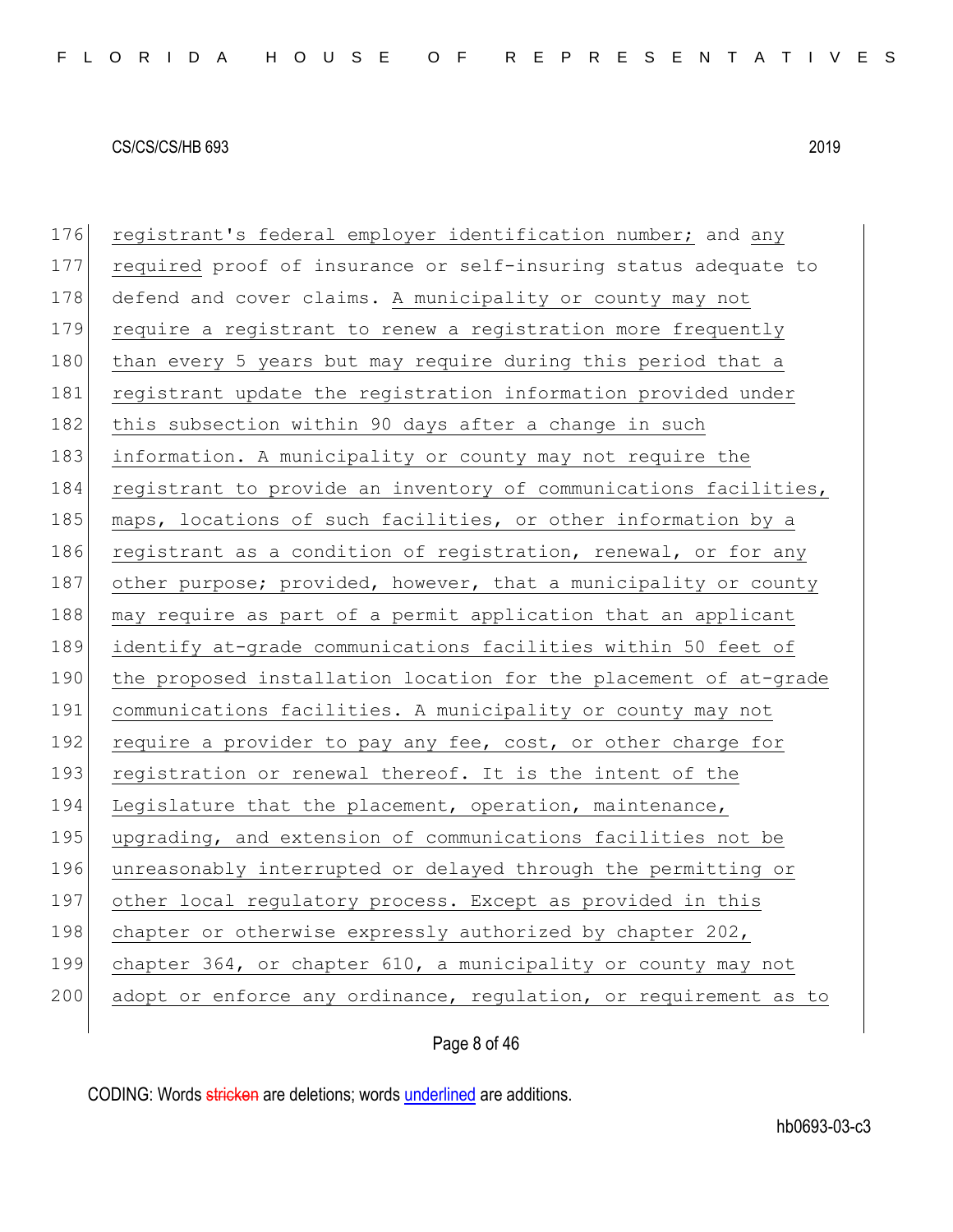201 the placement or operation of communications facilities in a 202 right-of-way by a communications services provider authorized by 203 state or local law to operate in a right-of-way; regulate any 204 communications services; or impose or collect any tax, fee, 205 cost, charge, or exaction for the provision of communications 206 services over the communications services provider's 207 communications facilities in a right-of-way. 208 (b) Registration described in paragraph (a) does not 209 establish a right to place or maintain, or priority for the 210 placement or maintenance of, a communications facility in roads 211 or rights-of-way of a municipality or county. Each municipality 212 and county retains the authority to regulate and manage 213 municipal and county roads or rights-of-way in exercising its 214 police power, subject to the limitations imposed in this section 215 and chapters 202 and 610. Any rules or regulations adopted by a 216 municipality or county which govern the occupation of its roads 217 or rights-of-way by providers of communications services must be 218 related to the placement or maintenance of facilities in such 219 roads or rights-of-way, must be reasonable and 220 nondiscriminatory, and may include only those matters necessary 221 to manage the roads or rights-of-way of the municipality or

222 county.

223 (c) Any municipality or county that, as of January 1, 224 2019, elected to require permit fees from any provider of 225 communications services that uses or occupies municipal or

Page 9 of 46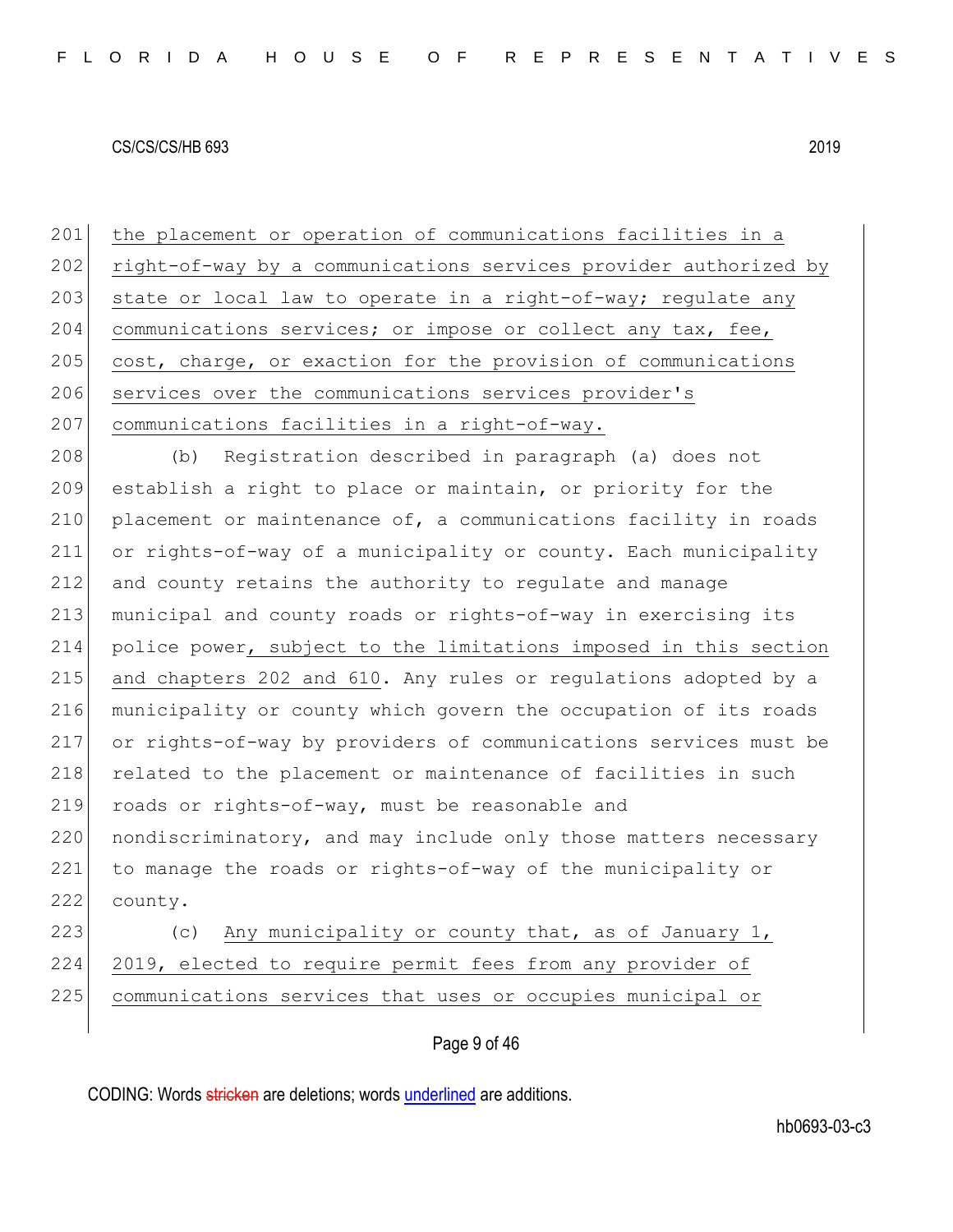226 county roads or rights-of-way pursuant to former paragraph (c) 227 or paragraph  $(j)$ , Florida Statutes 2018, may continue to require 228 and collect such fees. A municipality or county that elected as 229 of January 1, 2019, to require permit fees may elect to forego 230 such fees as provided herein. A municipality or county that 231 elected as of January 1, 2019, not to require permit fees may 232 not elect to impose permit fees. 233 1. It is the intention of the state to treat all providers 234 of communications services that use or occupy municipal or 235 charter county roads or rights-of-way for the provision of 236 communications services in a nondiscriminatory and competitively 237 neutral manner with respect to the payment of permit fees. 238 Certain providers of communications services have been granted 239 by general law the authority to offset permit fees against 240 franchise or other fees while other providers of communications 241 services have not been granted this authority. In order to treat 242 all providers of communications services in a nondiscriminatory 243 and competitively neutral manner with respect to the payment of 244 permit fees, each municipality and charter county shall make an  $245$  election under either sub-subparagraph a. or sub-subparagraph b. 246 and must inform the Department of Revenue of the election by 247 certified mail by July 16, 2001. Such election shall take effect 248 October 1, 2001.  $249$  a.  $\overline{1}$  The municipality or charter county may require and 250 collect permit fees from any providers of communications

Page 10 of 46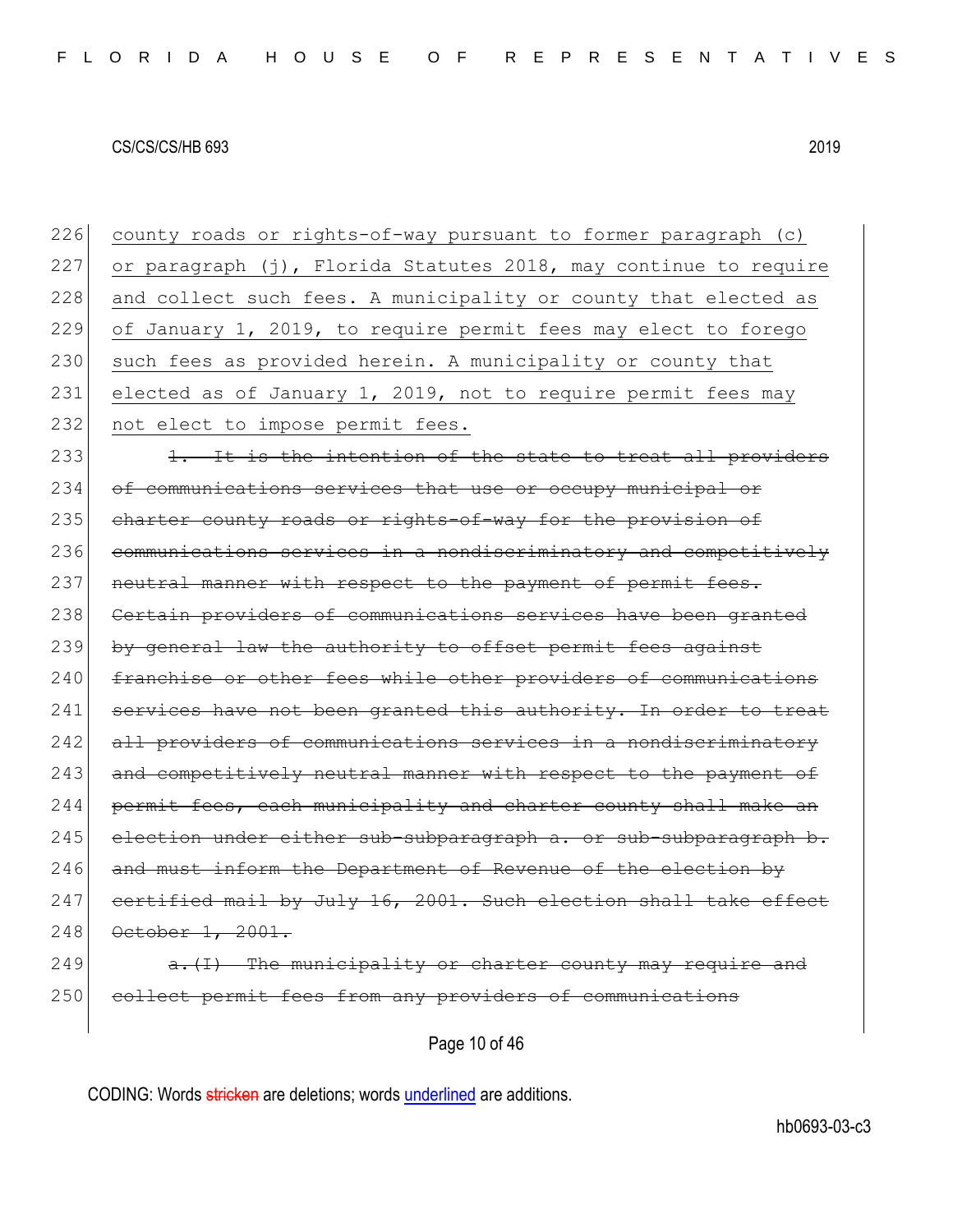251 services that use or occupy municipal or county roads or rights-252 of-way. All fees authorized permitted under this paragraph sub-253 subparagraph must be reasonable and commensurate with the direct 254 and actual cost of the regulatory activity, including issuing 255 and processing permits, plan reviews, physical inspection, and 256 direct administrative costs; must be demonstrable; and must be 257 equitable among users of the roads or rights-of-way. A fee 258 authorized permitted under this paragraph sub-subparagraph may 259 not: be offset against the tax imposed under chapter  $202$ ; 260 include the costs of roads or rights-of-way acquisition or roads 261 or rights-of-way rental; include any general administrative,  $262$  management, or maintenance costs of the roads or rights-of-way; 263 or be based on a percentage of the value or costs associated 264 with the work to be performed on the roads or rights-of-way. In 265 an action to recover amounts due for a fee not authorized 266 permitted under this paragraph sub-subparagraph, the prevailing 267 party may recover court costs and attorney attorney's fees at 268 trial and on appeal. In addition to the limitations set forth in 269 this section, a fee levied by a municipality or charter county 270 under this paragraph sub-subparagraph may not exceed \$100. 271 However, permit fees may not be imposed with respect to permits 272 that may be required for service drop lines not required to be 273 noticed under s. 556.108(5) s. 556.108(5)(a)2. or for any 274 activity that does not require the physical disturbance of the 275 roads or rights-of-way or does not impair access to or full use

# Page 11 of 46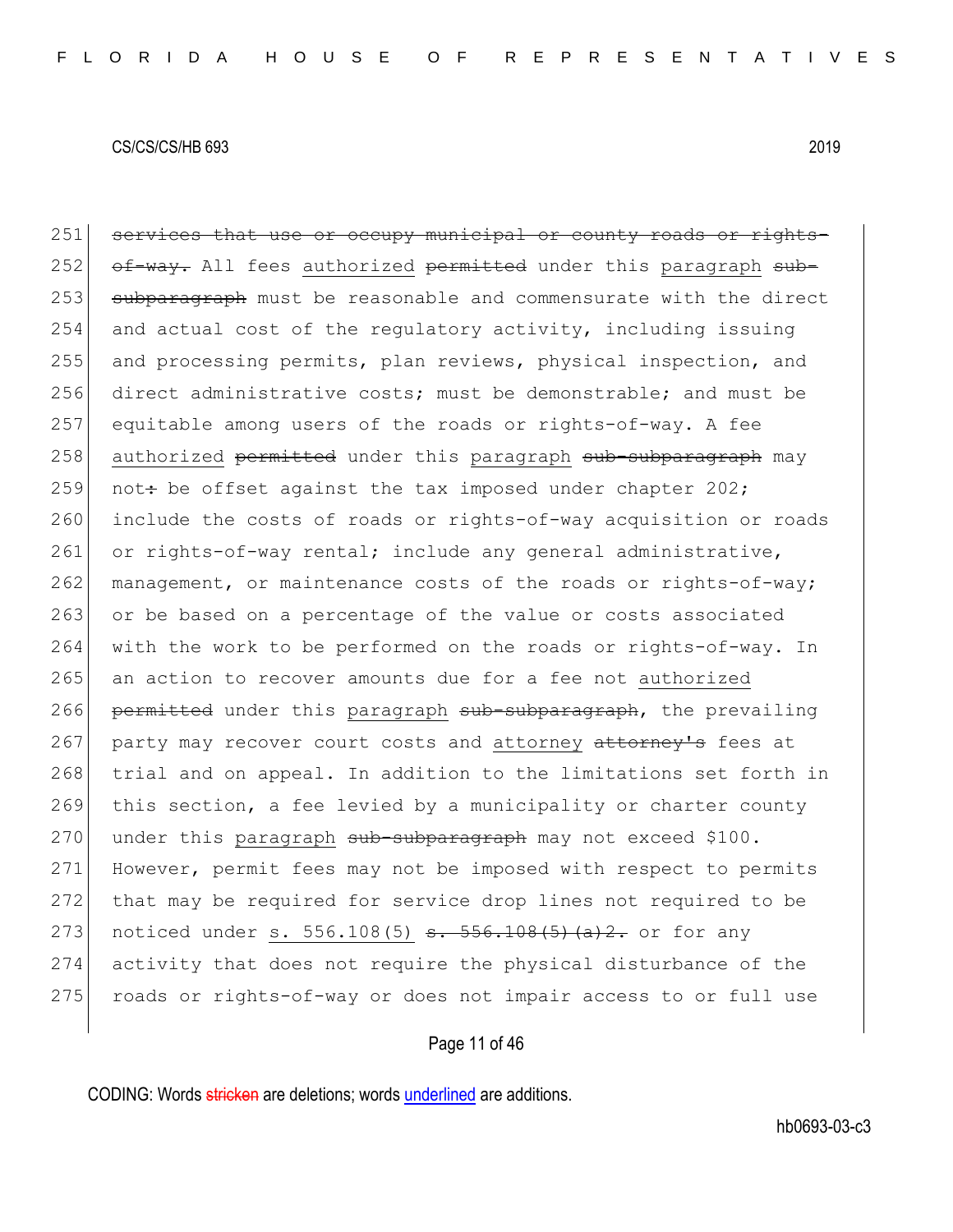276 of the roads or rights-of-way, including, but not limited to, 277 the performance of service restoration work on existing 278 facilities, extensions of such facilities for providing 279 communications services to customers, and the placement of micro 280 wireless facilities in accordance with subparagraph  $(7)$  (e)3.

281 (II) To ensure competitive neutrality among providers of 282 communications services, for any municipality or charter county 283 that elects to exercise its authority to require and collect 284 permit fees under this sub-subparagraph, the rate of the local 285 communications services tax imposed by such jurisdiction, as 286 computed under s.  $202.20$ , shall automatically be reduced by a  $287$  rate of  $0.12$  percent.

288 b. Alternatively, the municipality or charter county may 289 elect not to require and collect permit fees from any provider 290 of communications services that uses or occupies municipal or 291 charter county roads or rights-of-way for the provision of 292 communications services; however, each municipality or charter 293 county that elects to operate under this sub-subparagraph 294 retains all authority to establish rules and regulations for 295 providers of communications services to use or occupy roads or 296 rights-of-way as provided in this section.

297 1. If a municipality or charter county elects to not 298 require permit fees operate under this sub-subparagraph, the 299 total rate for the local communications services tax as computed 300 under s. 202.20 for that municipality or charter county may be

# Page 12 of 46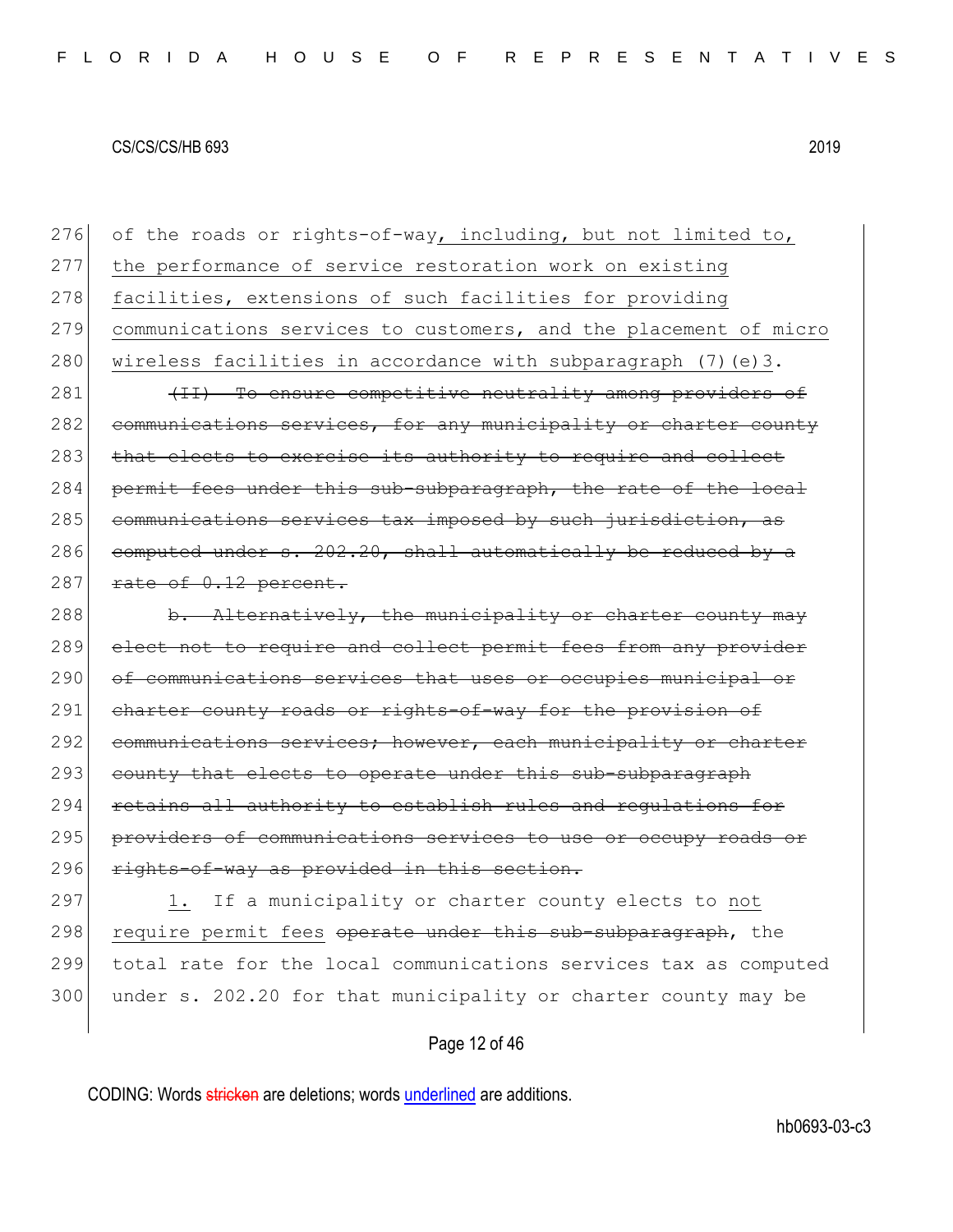301 increased by ordinance or resolution by an amount not to exceed 302 a rate of 0.12 percent. If a municipality or charter county 303 elects to increase its rate effective October 1, 2001, the 304 municipality or charter county shall inform the department of 305 such increased rate by certified mail postmarked on or before 306 July 16, 2001. 307 e. A municipality or charter county that does not make an 308 election as provided for in this subparagraph shall be presumed 309 to have elected to operate under the provisions of sub- $310$  subparagraph b. 311 2. Each noncharter county shall make an election under 312 either sub-subparagraph a. or sub-subparagraph b. and shall 313 inform the Department of Revenue of the election by certified 314 mail by July 16, 2001. Such election shall take effect October  $315$   $1, 2001.$ 316 a. The noncharter county may elect to require and collect 317 permit fees from any providers of communications services that 318 use or occupy noncharter county roads or rights-of-way. All fees 319 permitted under this sub-subparagraph must be reasonable and 320 commensurate with the direct and actual cost of the regulatory  $321$  activity, including issuing and processing permits, plan 322 reviews, physical inspection, and direct administrative costs; 323 must be demonstrable; and must be equitable among users of the  $324$  roads or rights-of-way. A fee permitted under this sub-325 subparagraph may not: be offset against the tax imposed under

Page 13 of 46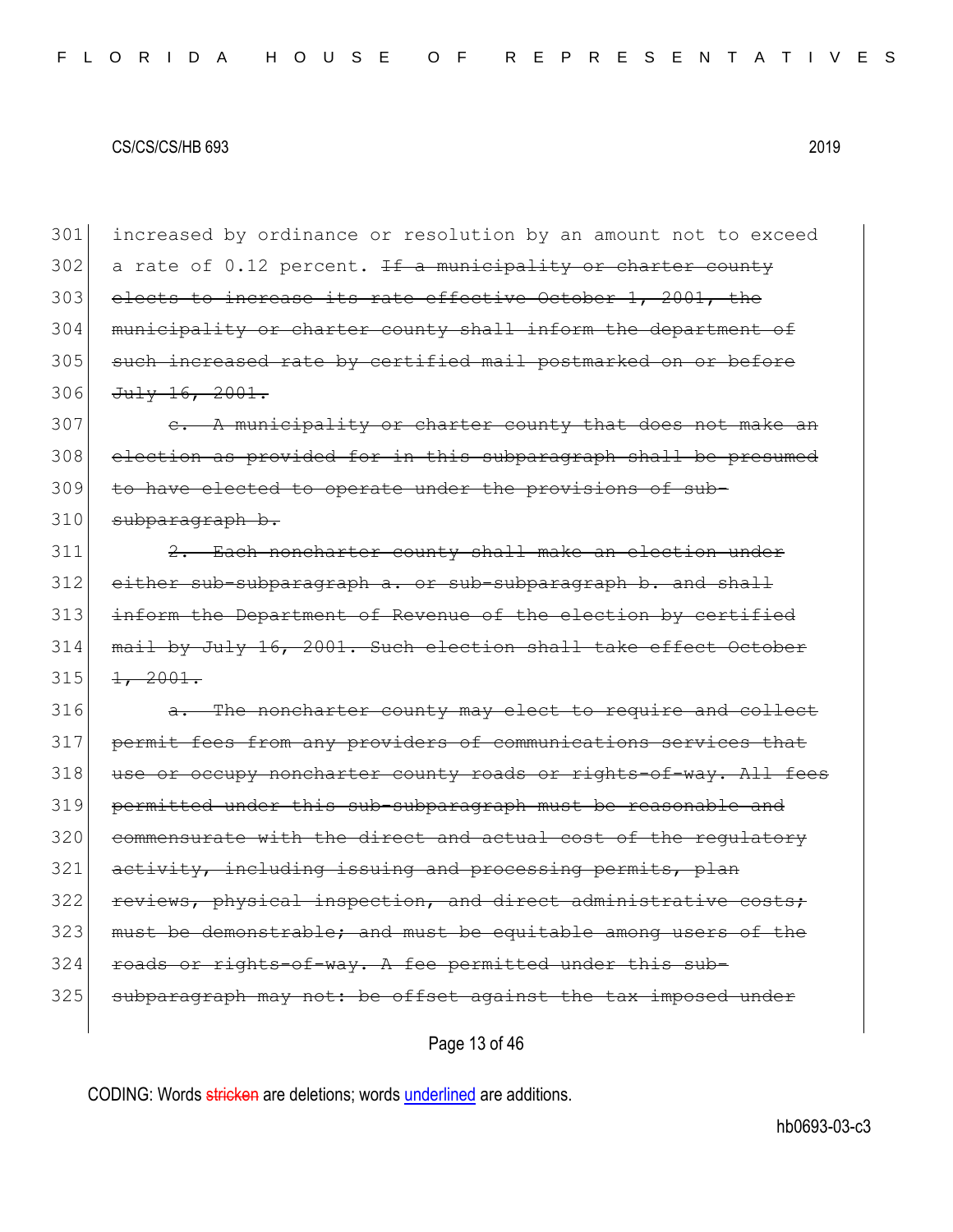$326$  chapter  $202$ ; include the costs of roads or rights-of-way 327 acquisition or roads or rights-of-way rental; include any 328 general administrative, management, or maintenance costs of the 329 roads or rights-of-way; or be based on a percentage of the value 330 or costs associated with the work to be performed on the roads 331 or rights-of-way. In an action to recover amounts due for a fee 332 not permitted under this sub-subparagraph, the prevailing party 333 | may recover court costs and attorney's fees at trial and on 334 appeal. In addition to the limitations set forth in this 335 section, a fee levied by a noncharter county under this sub-336 subparagraph may not exceed \$100. However, permit fees may not 337 be imposed with respect to permits that may be required for 338 service drop lines not required to be noticed under s.  $339$   $556.108(5)$  (a) 2. or for any activity that does not require the 340 physical disturbance of the roads or rights-of-way or does not 341 impair access to or full use of the roads or rights-of-way. 342 b. Alternatively, the noncharter county may elect not to 343 require and collect permit fees from any provider of 344 communications services that uses or occupies noncharter county 345 roads or rights-of-way for the provision of communications 346 services; however, each noncharter county that elects to operate 347 under this sub-subparagraph shall retain all authority to 348 establish rules and regulations for providers of communications 349 services to use or occupy roads or rights-of-way as provided in  $350$  this section.

Page 14 of 46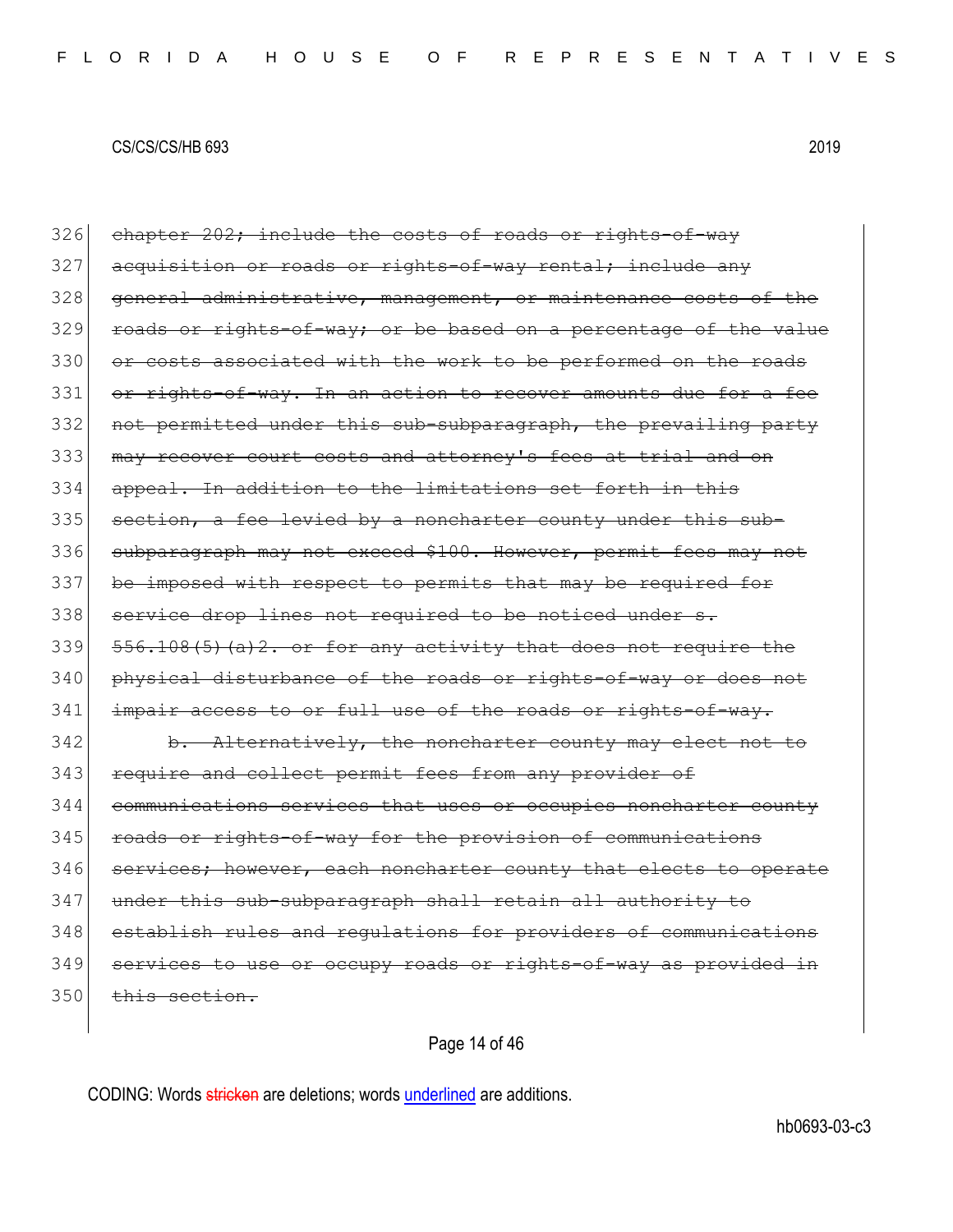351 2. If a noncharter county elects to not require permit 352 fees operate under this sub-subparagraph, the total rate for the 353 local communications services tax as computed under s. 202.20 354 for that noncharter county may be increased by ordinance or 355 resolution by an amount not to exceed a rate of  $0.24$  percent, to 356 replace the revenue the noncharter county would otherwise have 357 received from permit fees for providers of communications 358 services. <del>If a noncharter county elects to increase its rate</del> 359 effective October 1, 2001, the noncharter county shall inform 360 the department of such increased rate by certified mail 361 postmarked on or before July 16, 2001.

 $362$  e. A noncharter county that does not make an election as 363 provided for in this subparagraph shall be presumed to have 364 elected to operate under the provisions of sub-subparagraph b.

365 3. Except as provided in this paragraph, municipalities 366 and counties retain all existing authority to require and 367 collect permit fees from users or occupants of municipal or 368 county roads or rights-of-way and to set appropriate permit fee 369 amounts.

370 (d) After January 1, 2001, In addition to any other notice 371 requirements, a municipality must provide to the Secretary of 372 State, at least 10 days prior to consideration on first reading, 373 notice of a proposed ordinance governing a telecommunications 374 company placing or maintaining telecommunications facilities in 375 its roads or rights-of-way. After January 1, 2001, In addition

Page 15 of 46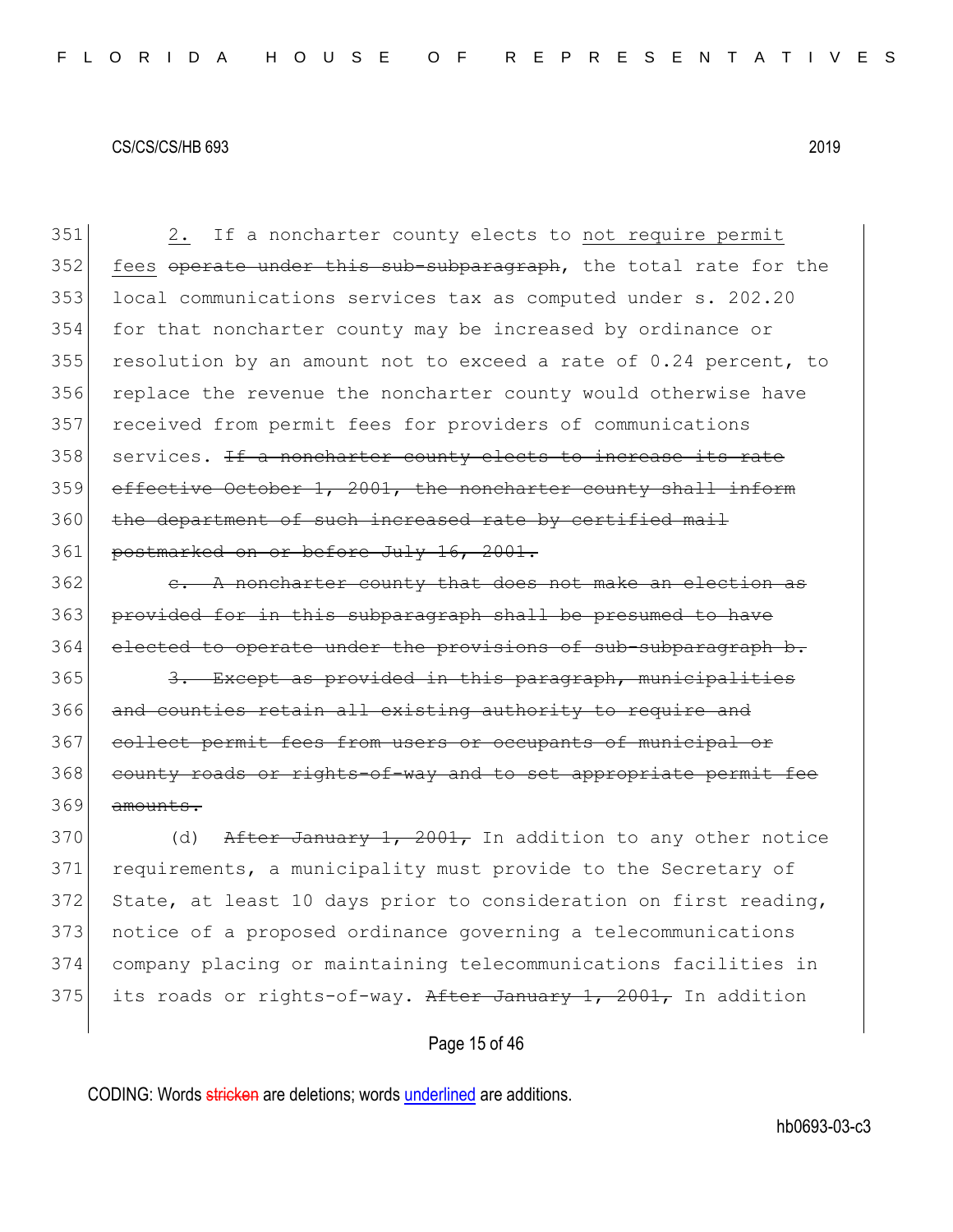376 to any other notice requirements, a county must provide to the Secretary of State, at least 15 days prior to consideration at a 378 public hearing, notice of a proposed ordinance governing a telecommunications company placing or maintaining telecommunications facilities in its roads or rights-of-way. The notice required by this paragraph must be published by the 382 Secretary of State on a designated Internet website. The failure of a municipality or county to provide such notice does not render the ordinance invalid, provided that enforcement of such ordinance must be suspended until 30 days after the municipality 386 or county provides the required notice.

387 (e) The authority of municipalities and counties to require franchise fees from providers of communications services, with respect to the provision of communications 390 services, is specifically preempted by the state because of unique circumstances applicable to providers of communications services when compared to other utilities occupying municipal or county roads or rights-of-way. Providers of communications services may provide similar services in a manner that requires the placement of facilities in municipal or county roads or rights-of-way or in a manner that does not require the placement of facilities in such roads or rights-of-way. Although similar communications services may be provided by different means, the state desires to treat providers of communications services in a 400 | nondiscriminatory manner and to have the taxes, franchise fees,

# Page 16 of 46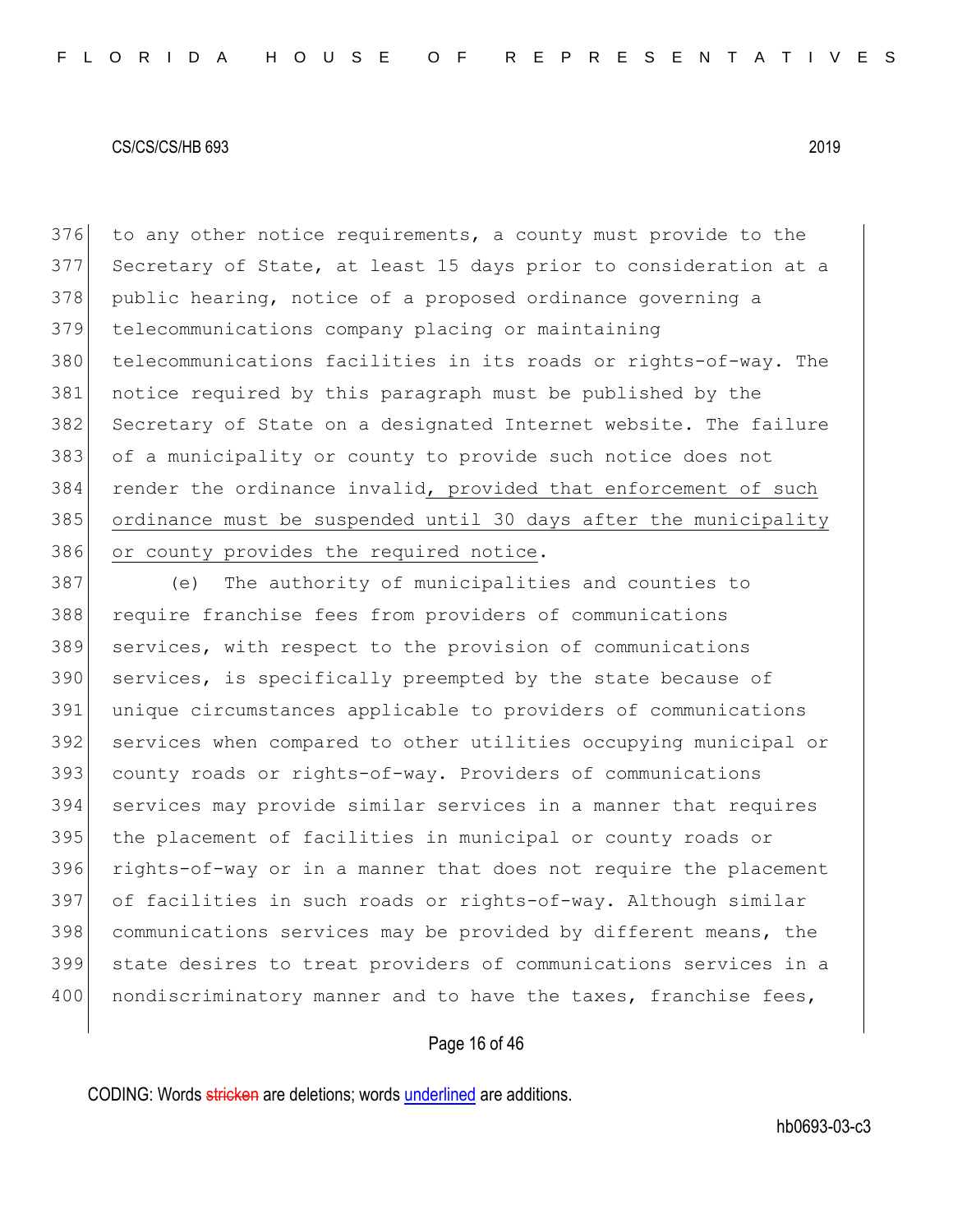401 and other fees, costs, and financial or regulatory exactions 402 paid by or imposed on providers of communications services be 403 competitively neutral. Municipalities and counties retain all 404 existing authority, if any, to collect franchise fees from users 405 or occupants of municipal or county roads or rights-of-way other 406 than providers of communications services, and the provisions of 407 this subsection shall have no effect upon this authority. The 408 provisions of this subsection do not restrict the authority, if 409 any, of municipalities or counties or other governmental 410 entities to receive reasonable rental fees based on fair market 411 value for the use of public lands and buildings on property 412 outside the public roads or rights-of-way for the placement of 413 communications antennas and towers.

414 (f) Except as expressly allowed or authorized by general 415 law and except for the rights-of-way permit fees subject to 416 paragraph (c), a municipality or county may not levy on a 417 provider of communications services a tax, fee, or other charge 418 or imposition for operating as a provider of communications 419 services within the jurisdiction of the municipality or county 420 which is in any way related to using its roads or rights-of-way. 421 A municipality or county may not require or solicit in-kind 422 compensation, except as otherwise provided in s. 202.24(2)(c)8. 423 or s. 610.109, provided that the in-kind compensation is not a 424 franchise fee under federal law. Nothing in this paragraph 425 impairs the authority of a municipality or county to request

# Page 17 of 46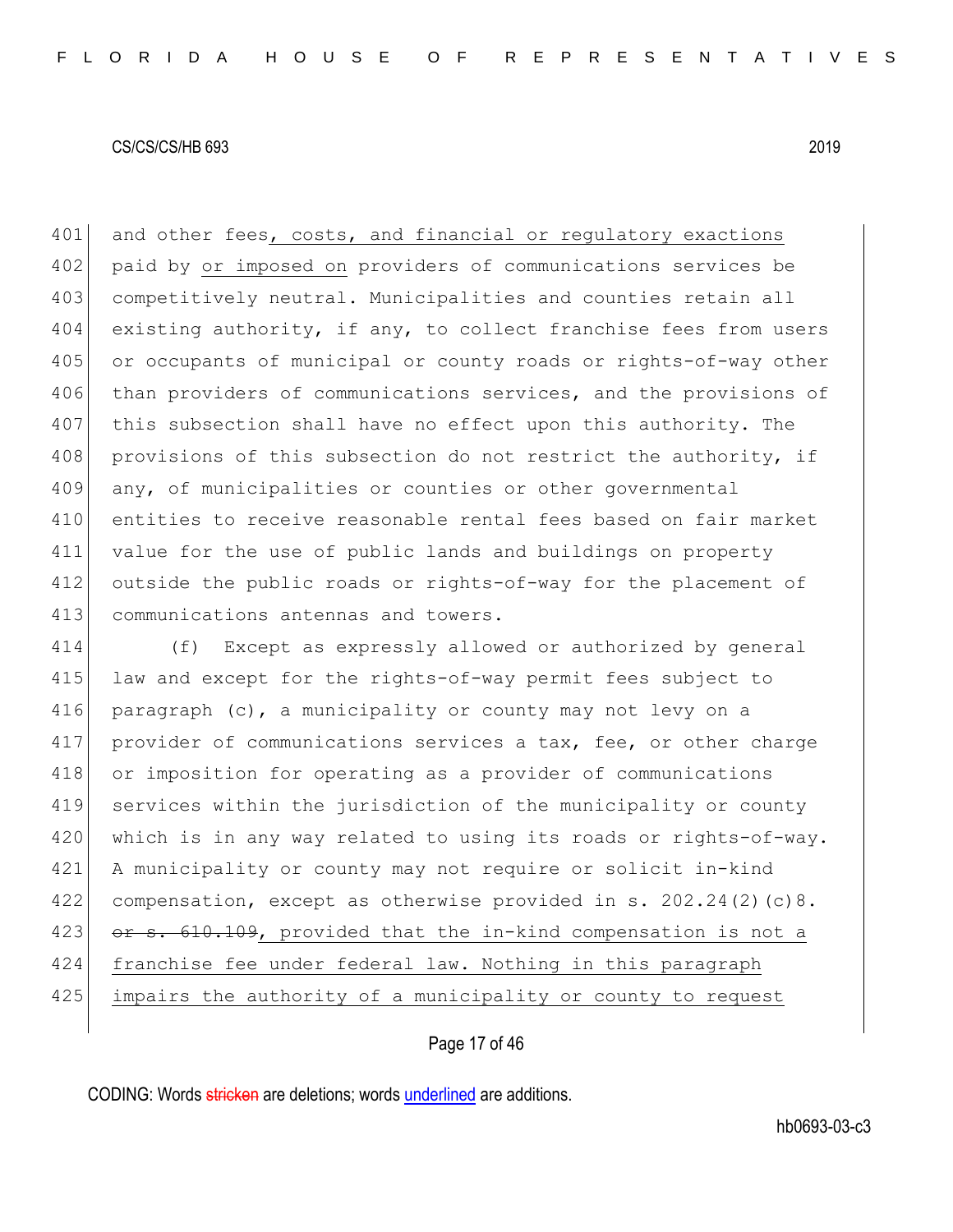426 public, educational, or governmental access channels pursuant to 427 s. 610.109. Nothing in this paragraph shall impair any ordinance 428 or agreement in effect on May 22, 1998, or any voluntary 429 agreement entered into subsequent to that date, which provides 430 for or allows in-kind compensation by a telecommunications 431 company.

432 (g) A municipality or county may not use its authority 433 over the placement of facilities in its roads and rights-of-way 434 as a basis for asserting or exercising regulatory control over a 435 provider of communications services regarding matters within the 436 exclusive jurisdiction of the Florida Public Service Commission 437 or the Federal Communications Commission, including, but not 438 limited to, the operations, systems, equipment, technology, 439 qualifications, services, service quality, service territory, 440 and prices of a provider of communications services. A 441 municipality or county may not require any permit for the 442 maintenance, repair, replacement, extension, or upgrade of 443 existing aerial wireline communications facilities on utility 444 poles or for aerial wireline facilities between existing 445 | wireline communications facility attachments on utility poles by 446 a communications services provider. However, a municipality or 447 county may require a right-of-way permit for work that involves 448 excavation, closure of a sidewalk, or closure of a vehicular 449 lane or parking lane, unless the provider is performing service 450 restoration to existing facilities. A permit application

Page 18 of 46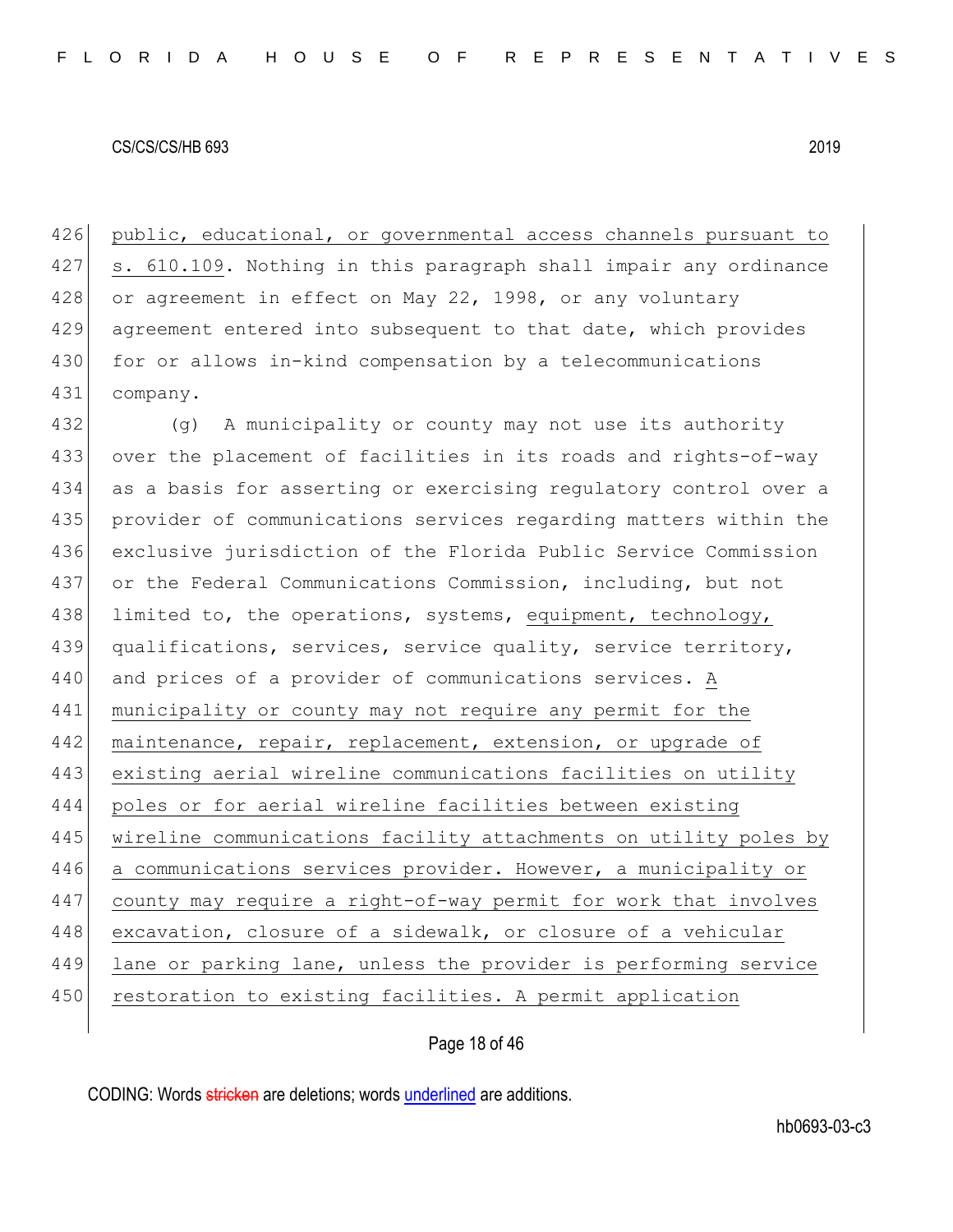451 required by an authority under this section for the placement of 452 communications facilities must be processed and acted upon 453 consistent with the timeframes provided in subparagraphs 454 (7)(d)7., 8., and 9. In addition, a municipality or county may 455 | not require any permit or other approval, fee, charge, or cost, 456 or other exaction for the maintenance, repair, replacement, 457 extension, or upgrade of existing aerial lines or underground 458 communications facilities located on private property outside of 459 the public rights-of-way. As used in this section, the term 460 "extension of existing facilities" includes those extensions 461 from the rights of way into a customer's private property for 462 purposes of placing a service drop or those extensions from the 463 rights of way into a utility easement to provide service to a 464 discrete identifiable customer or group of customers.

465 (h) A provider of communications services that has 466 obtained permission to occupy the roads or rights-of-way of an 467 incorporated municipality pursuant to s. 362.01 or that is 468 otherwise lawfully occupying the roads or rights-of-way of a 469 municipality or county shall not be required to obtain consent 470 to continue such lawful occupation of those roads or rights-of-471 way; however, nothing in this paragraph shall be interpreted to 472 limit the power of a municipality or county to adopt or enforce 473 reasonable rules or regulations as provided in this section and 474 consistent with chapters 202, 364, and 610. Any such rules or 475 regulations must be in writing, and registered providers of

# Page 19 of 46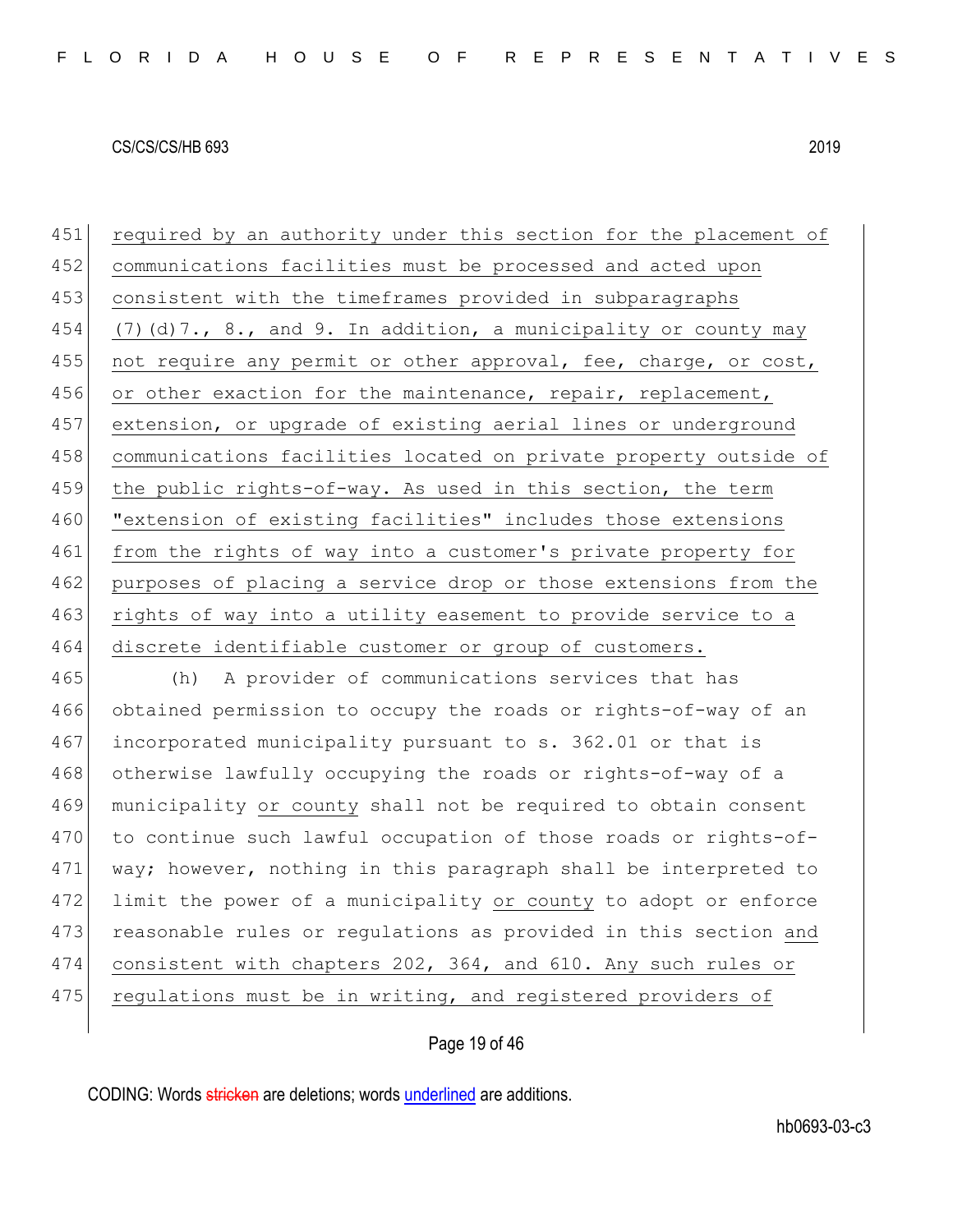476 communications services in the municipality or county must be 477 given at least 60 days advance written notice of any changes to 478 the rules and regulations.

479 (i) Except as expressly provided in this section, this 480 section does not modify the authority of municipalities and 481 counties to levy the tax authorized in chapter 202 or the duties 482 of providers of communications services under ss. 337.402-483 337.404. This section does not apply to building permits, pole 484 attachments, or private roads, private easements, and private 485 rights-of-way.

486 (j) Pursuant to this paragraph, any county or municipality 487 may by ordinance change either its election made on or before 488 July 16, 2001, under paragraph (c) or an election made under 489 this paragraph.

490 1.a. If a municipality or charter county changes its 491 election under this paragraph in order to exercise its authority 492 to require and collect permit fees in accordance with 493 subsection, the rate of the local communications services tax 494 imposed by such jurisdiction pursuant to ss. 202.19 and 202.20  $495$  shall automatically be reduced by the sum of 0.12 percent plus 496 the percentage, if any, by which such rate was increased 497 pursuant to sub-subparagraph (c)1.b. 498 b. If a municipality or charter county changes its

499 election under this paragraph in order to discontinue requiring 500 and collecting permit fees, the rate of the local communications

Page 20 of 46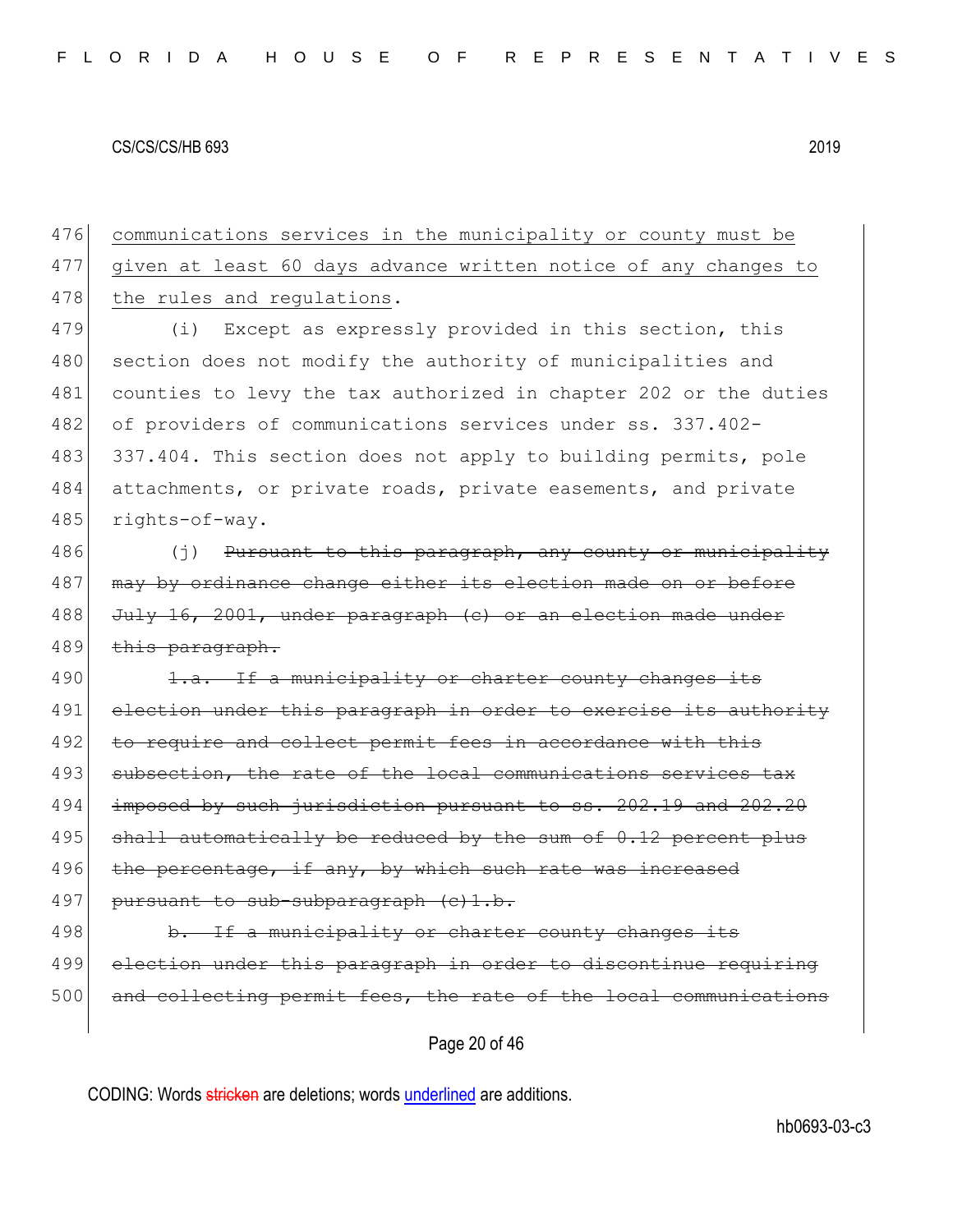Page 21 of 46 501 services tax imposed by such jurisdiction pursuant to ss. 202.19 502 and 202.20 may be increased by ordinance or resolution by an 503 amount not to exceed 0.24 percent. 504 2.a. If a noncharter county changes its election under 505 this paragraph in order to exercise its authority to require and 506 collect permit fees in accordance with this subsection, the rate 507 of the local communications services tax imposed by such  $508$  jurisdiction pursuant to ss. 202.19 and 202.20 shall 509 automatically be reduced by the percentage, if any, by which  $510$  such rate was increased pursuant to sub-subparagraph (c)2.b. 511 b. If a noncharter county changes its election under this 512 paragraph in order to discontinue requiring and collecting 513 permit fees, the rate of the local communications services tax 514 imposed by such jurisdiction pursuant to ss. 202.19 and 202.20 515 may be increased by ordinance or resolution by an amount not to 516 exceed 0.24 percent. 517 3.a. Any change of election pursuant to this paragraph and 518 any tax rate change resulting from such change of election shall  $519$  be subject to the notice requirements of s. 202.21; however, no 520 such change of election shall become effective prior to January  $521 \quad 1, \quad 2003.$ 522 b. Any county or municipality changing its election under 523 this paragraph in order to exercise its authority to require and 524 collect permit fees shall, in addition to complying with the 525 notice requirements under s. 202.21, provide to all dealers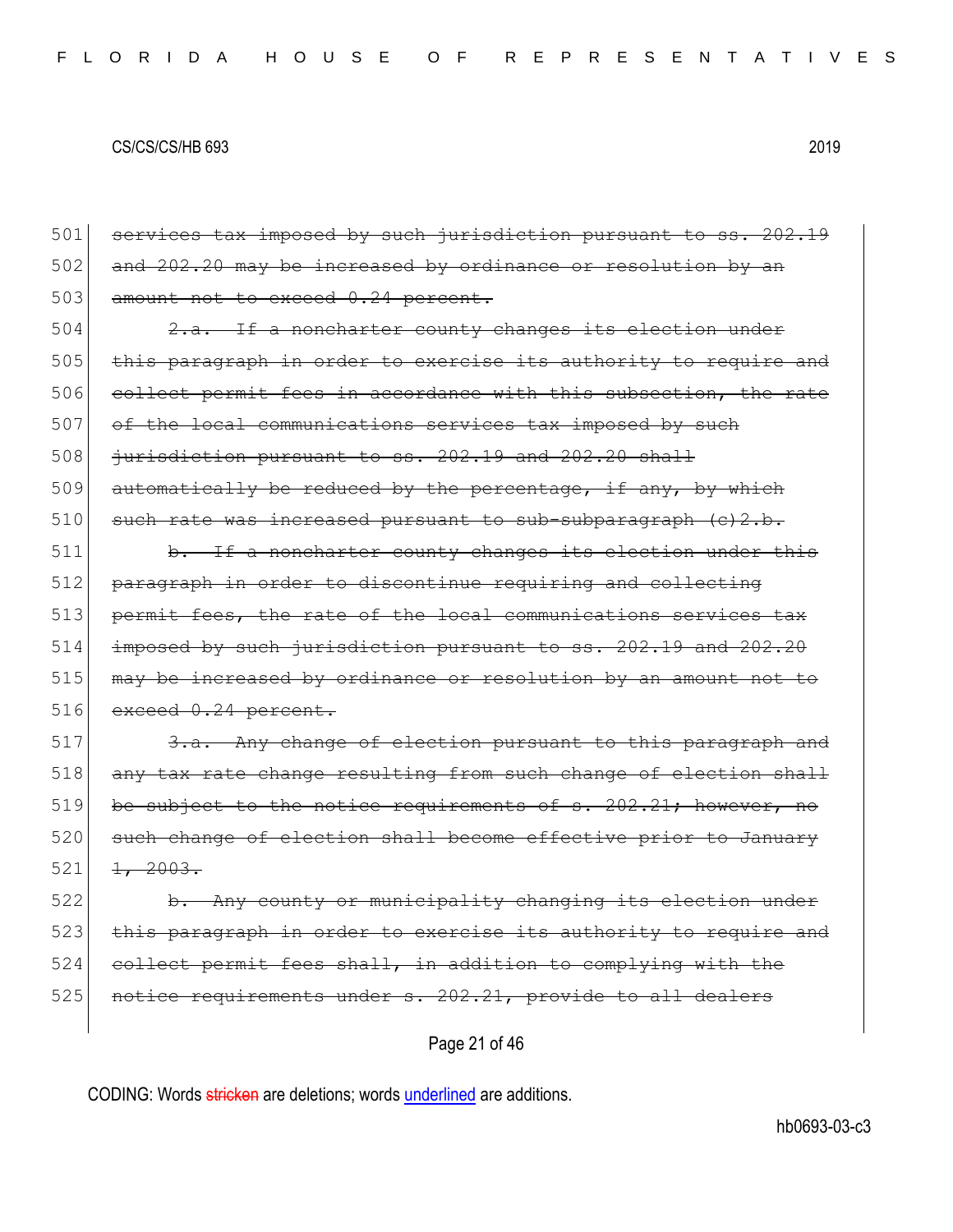526 providing communications services in such jurisdiction written 527 notice of such change of election by September 1 immediately 528 preceding the January 1 on which such change of election becomes 529 effective. For purposes of this sub-subparagraph, dealers 530 providing communications services in such jurisdiction shall 531 include every dealer reporting tax to such jurisdiction pursuant  $532$  to s. 202.37 on the return required under s. 202.27 to be filed 533 on or before the 20th day of May immediately preceding the 534 January 1 on which such change of election becomes effective. 535  $\left\{\left(k\right)$  Notwithstanding the provisions of s. 202.19, when a 536 local communications services tax rate is changed as a result of 537 an election made or changed under this subsection, such rate may 538 shall not be rounded to tenths.

539 (6)

 (d) The amounts charged pursuant to this subsection shall be based on the linear miles of roads or rights-of-way where a communications facility is placed, not based on a summation of 543 the lengths of individual cables, conduits, strands, or fibers. The amounts referenced in this subsection may be charged only once annually and only to one person annually for any communications facility. A municipality or county shall discontinue charging such amounts to a person that has ceased to 548 be a pass-through provider. Any annual amounts charged shall be reduced for a prorated portion of any 12-month period during which the person remits taxes imposed by the municipality or

# Page 22 of 46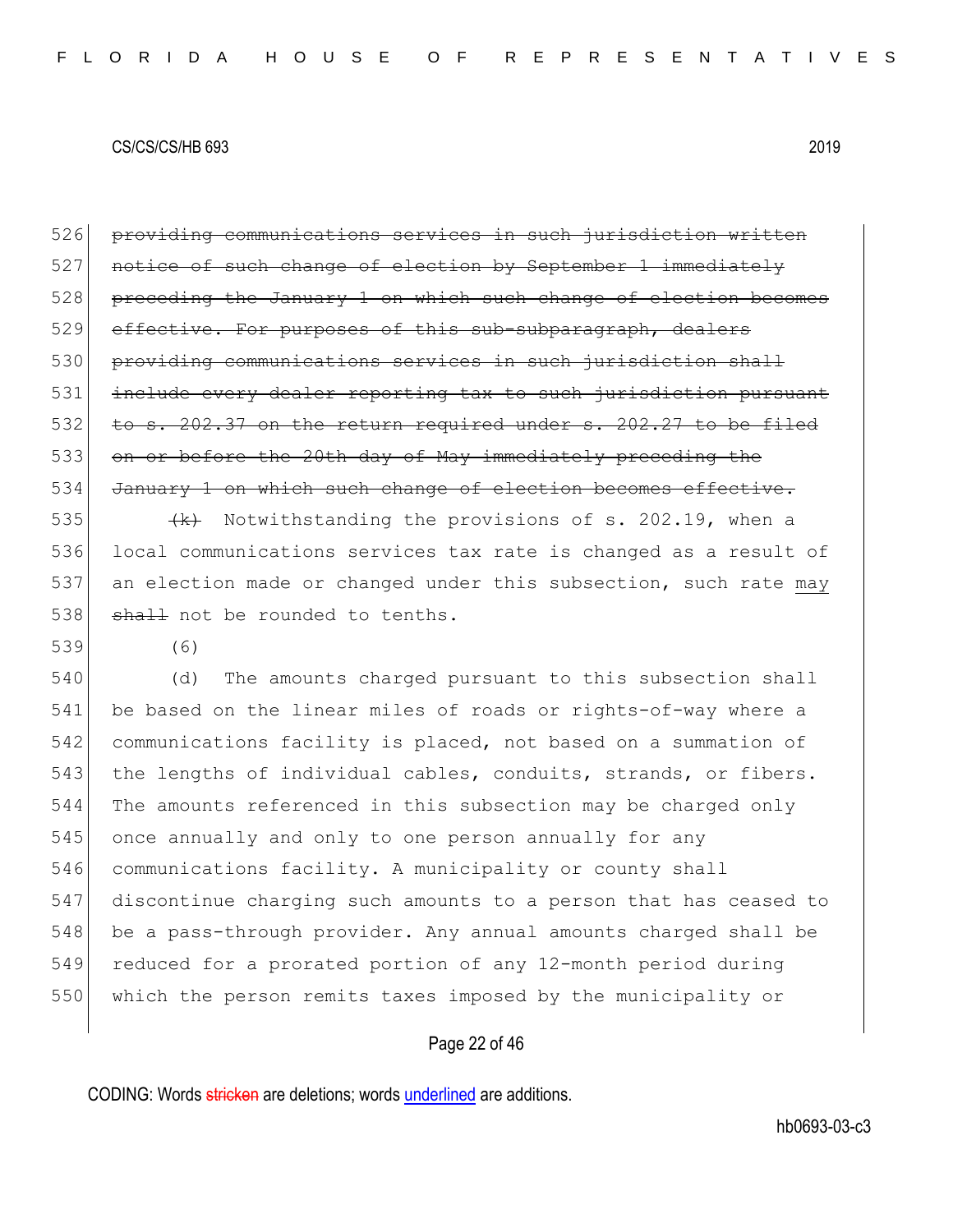county pursuant to chapter 202. Any excess amounts paid to a municipality or county shall be refunded to the person upon written notice of the excess to the municipality or county. A municipality or county may require a pass-through provider to provide an annual notarized statement identifying the total number of linear miles of pass-through facilities in the municipality's or county's rights-of-way. Upon request from a municipality or county, a pass-through provider must provide 559 reasonable access to maps of pass-through facilities located in 560 the rights-of-way of the municipality or county making the 561 request. The scope of the request must be limited to only those maps of pass-through facilities from which the calculation of 563 the linear miles of pass-through facilities in the rights-of-way can be determined. The request must be accompanied by an affidavit that the person making the request is authorized by the municipality or county to review tax information related to 567 the revenue and mileage calculations for pass-through providers. A request may not be made more than once annually to a pass-569 through provider.

 (e) This subsection does not alter any provision of this 571 section or s. 202.24 relating to taxes, fees, or other charges or impositions by a municipality or county on a dealer of communications services or authorize that any charges be assessed on a dealer of communications services, except as 575 specifically set forth herein. A municipality or county may not

### Page 23 of 46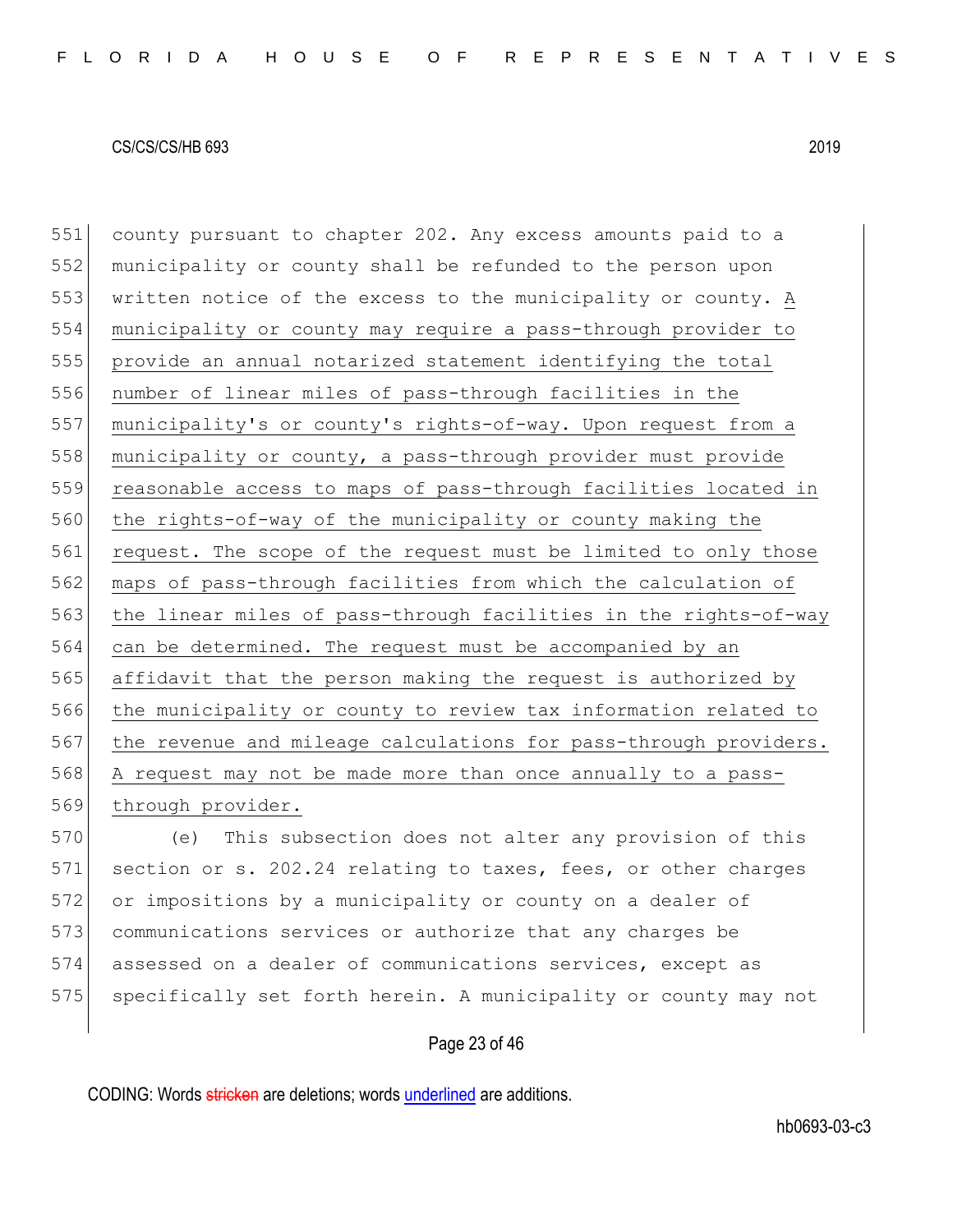576 charge a pass-through provider any amounts other than the 577 charges under this subsection as a condition to the placement or 578 maintenance of a communications facility in the roads or rights-579 of-way of a municipality or county by a pass-through provider, 580 except that a municipality or county may impose permit fees on a 581 pass-through provider consistent with paragraph (3)(c)  $\pm$ f the 582 municipality or county elects to exercise its authority to 583 collect permit fees under paragraph (3)(c).

584 (f) The charges under this subsection do not apply to 585 communications facilities placed in a municipality's or county's 586 rights-of-way prior to the effective date of this subsection 587 with permission from the municipality or county, if any was 588 required, except to the extent the facilities of a pass-through 589 provider were subject to per linear foot or mile charges in 590 effect as of October 1, 2001, in which case the municipality or 591 county may only impose on a pass-through provider charges 592 consistent with paragraph (b) or paragraph (c) for such 593 facilities. Notwithstanding the foregoing, this subsection does 594 not impair any written agreement between a pass-through provider 595 and a municipality or county imposing per linear foot or mile 596 charges for communications facilities placed in municipal or 597 county roads or rights-of-way that is in effect prior to the 598 effective date of this subsection. Upon the termination or 599 expiration of any such written agreement, any charges imposed 600 must  $shall$  be consistent with this section  $paragraph$  (b) or

# Page 24 of 46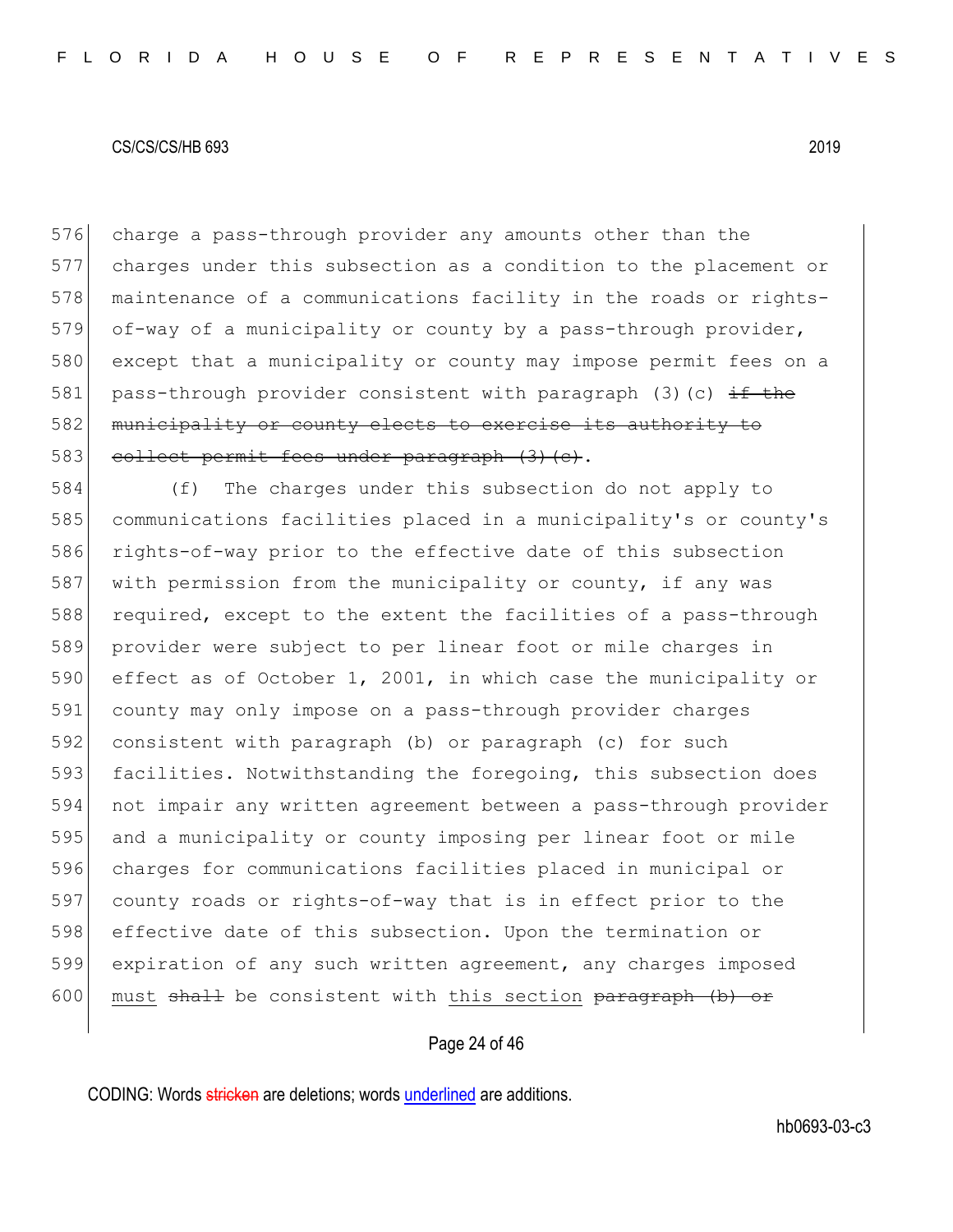601 paragraph  $(e)$ . Notwithstanding the foregoing, until October 1, 2005, this subsection shall not affect a municipality or county continuing to impose charges in excess of the charges authorized in this subsection on facilities of a pass-through provider that is not a dealer of communications services in the state under chapter 202, but only to the extent such charges were imposed by 607 municipal or county ordinance or resolution adopted prior to 608 February 1, 2002. Effective October 1, 2005, any charges imposed shall be consistent with paragraph (b) or paragraph (c). 610 (7) (b) As used in this subsection, the term: 1. "Antenna" means communications equipment that transmits 613 or receives electromagnetic radio frequency signals used in providing wireless services.

615 2. "Applicable codes" means uniform building, fire, 616 electrical, plumbing, or mechanical codes adopted by a 617 recognized national code organization or local amendments to 618 those codes enacted solely to address threats of destruction of 619 property or injury to persons, and includes the National 620 Electric Safety Code and the 2017 edition of the Florida 621 Department of Transportation Utility Accommodation Manual  $\theta$ 622 local codes or ordinances adopted to implement this subsection.  $623$  The term includes objective design standards adopted by  $624$  ordinance that may require a new utility pole that replaces an  $625$  existing utility pole to be of substantially similar design,

Page 25 of 46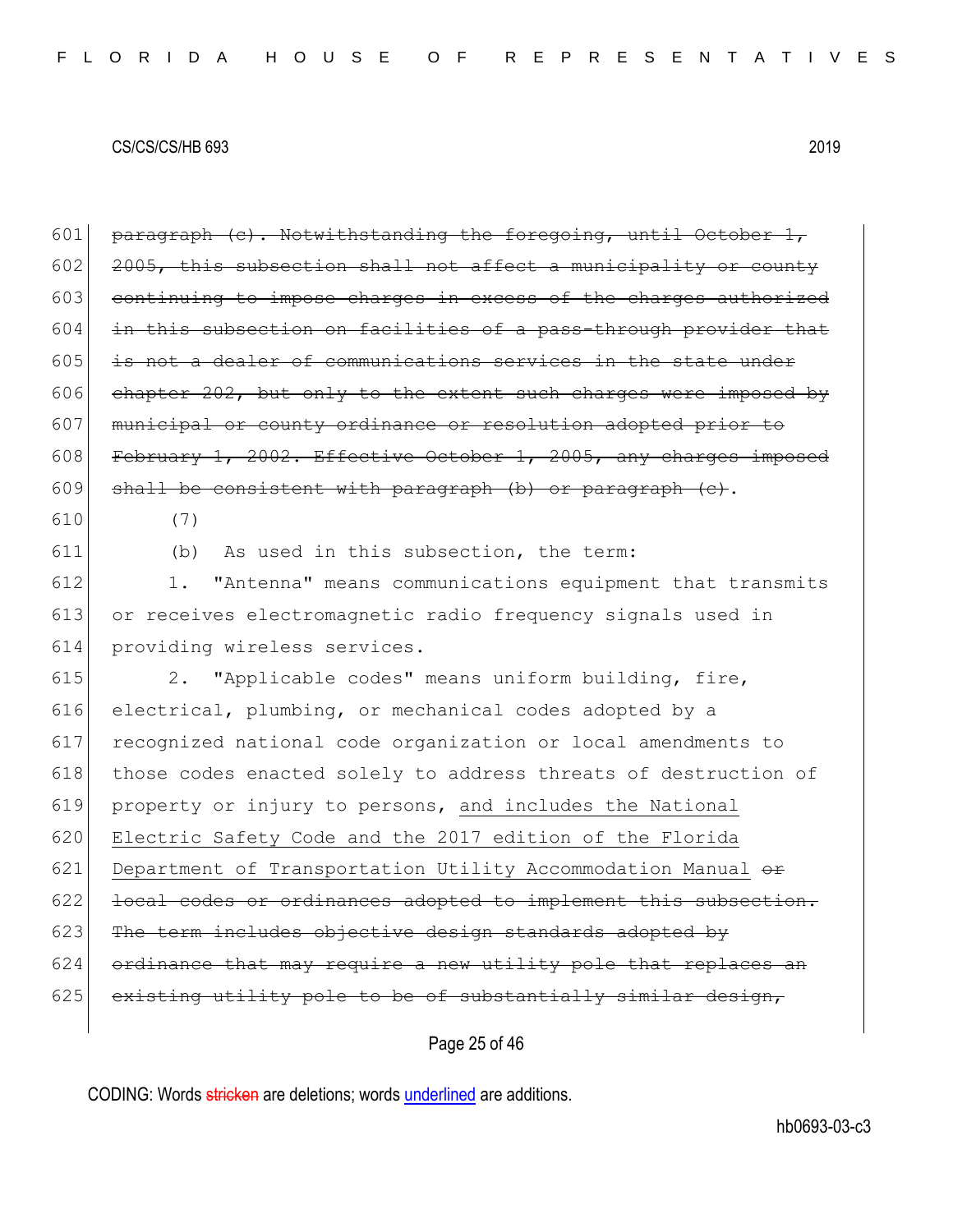$626$  material, and color or that may require reasonable spacing 627 requirements concerning the location of ground-mounted 628 equipment. The term includes objective design standards adopted 629 by ordinance that may require a small wireless facility to meet 630 reasonable location context, color, stealth, and concealment 631 requirements; however, such design standards may be waived by  $632$  the authority upon a showing that the design standards are not 633 reasonably compatible for the particular location of a small 634 wireless facility or that the design standards impose an 635 excessive expense. The waiver shall be granted or denied within 636  $\left|$  45 days after the date of the request.

637 3. "Applicant" means a person who submits an application 638 and is a wireless provider.

 4. "Application" means a request submitted by an applicant to an authority for a permit to collocate small wireless facilities or to place a new utility pole used to support a 642 small wireless facility.

643 5. "Authority" means a county or municipality having 644 jurisdiction and control of the rights-of-way of any public 645 road. The term does not include the Department of 646 Transportation. Rights-of-way under the jurisdiction and control 647 of the department are excluded from this subsection.

648 6. "Authority utility pole" means a utility pole owned by 649 an authority in the right-of-way. The term does not include a 650 utility pole owned by a municipal electric utility, a utility

# Page 26 of 46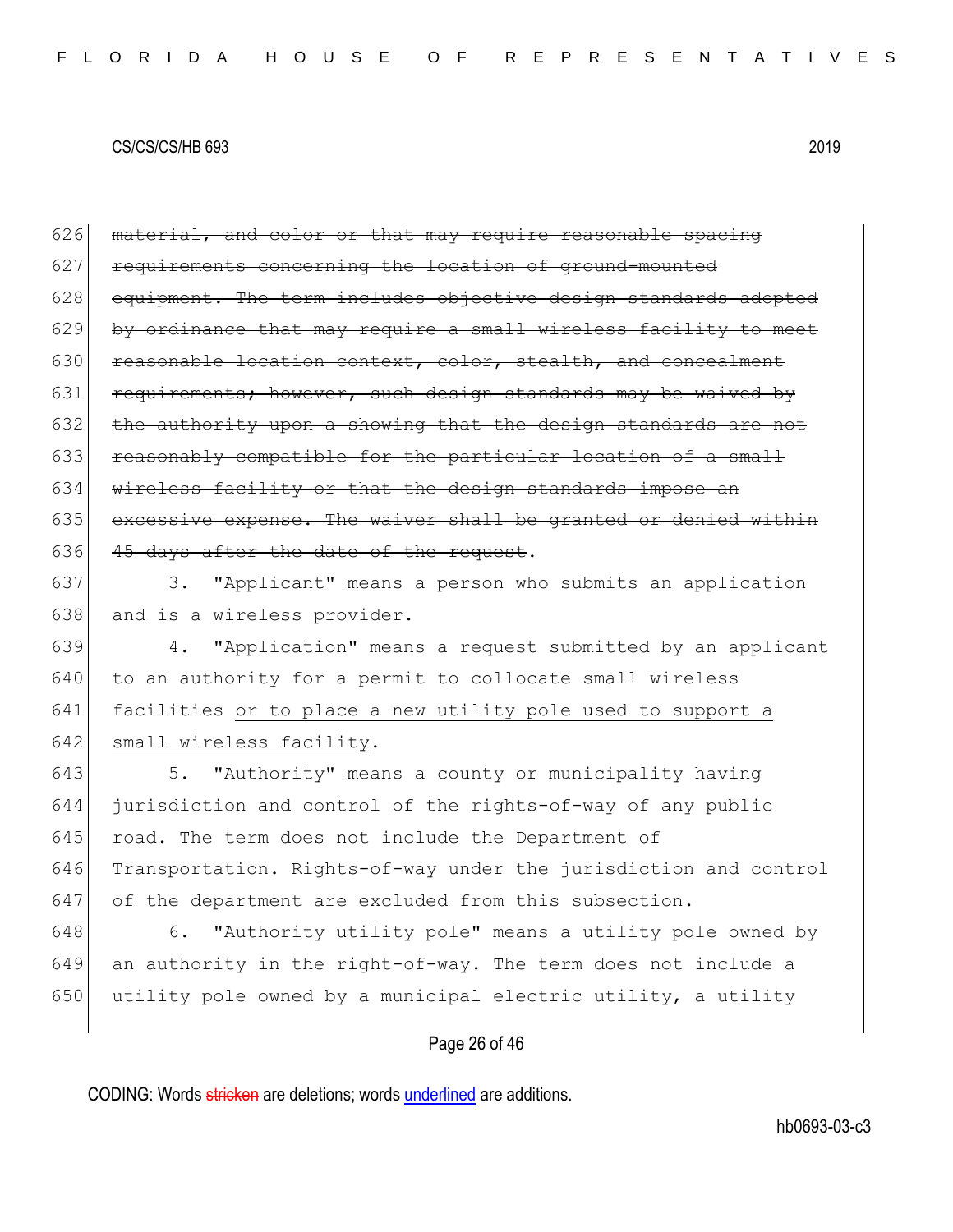pole used to support municipally owned or operated electric 652 distribution facilities, or a utility pole located in the right- of-way within: a. A retirement community that: (I) Is deed restricted as housing for older persons as defined in s. 760.29(4)(b); (II) Has more than 5,000 residents; and (III) Has underground utilities for electric transmission or distribution. b. A municipality that: (I) Is located on a coastal barrier island as defined in 662 s.  $161.053(1)(b)3.$ ; 663 (II) Has a land area of less than 5 square miles; (III) Has less than 10,000 residents; and (IV) Has, before July 1, 2017, received referendum approval to issue debt to finance municipal-wide undergrounding of its utilities for electric transmission or distribution. 7. "Collocate" or "collocation" means to install, mount, maintain, modify, operate, or replace one or more wireless 670 facilities on, under, within, or adjacent to a wireless support structure or utility pole. The term does not include the installation of a new utility pole or wireless support structure 673 in the public rights-of-way. 8. "FCC" means the Federal Communications Commission. 675 9. "Micro wireless facility" means a small wireless

# Page 27 of 46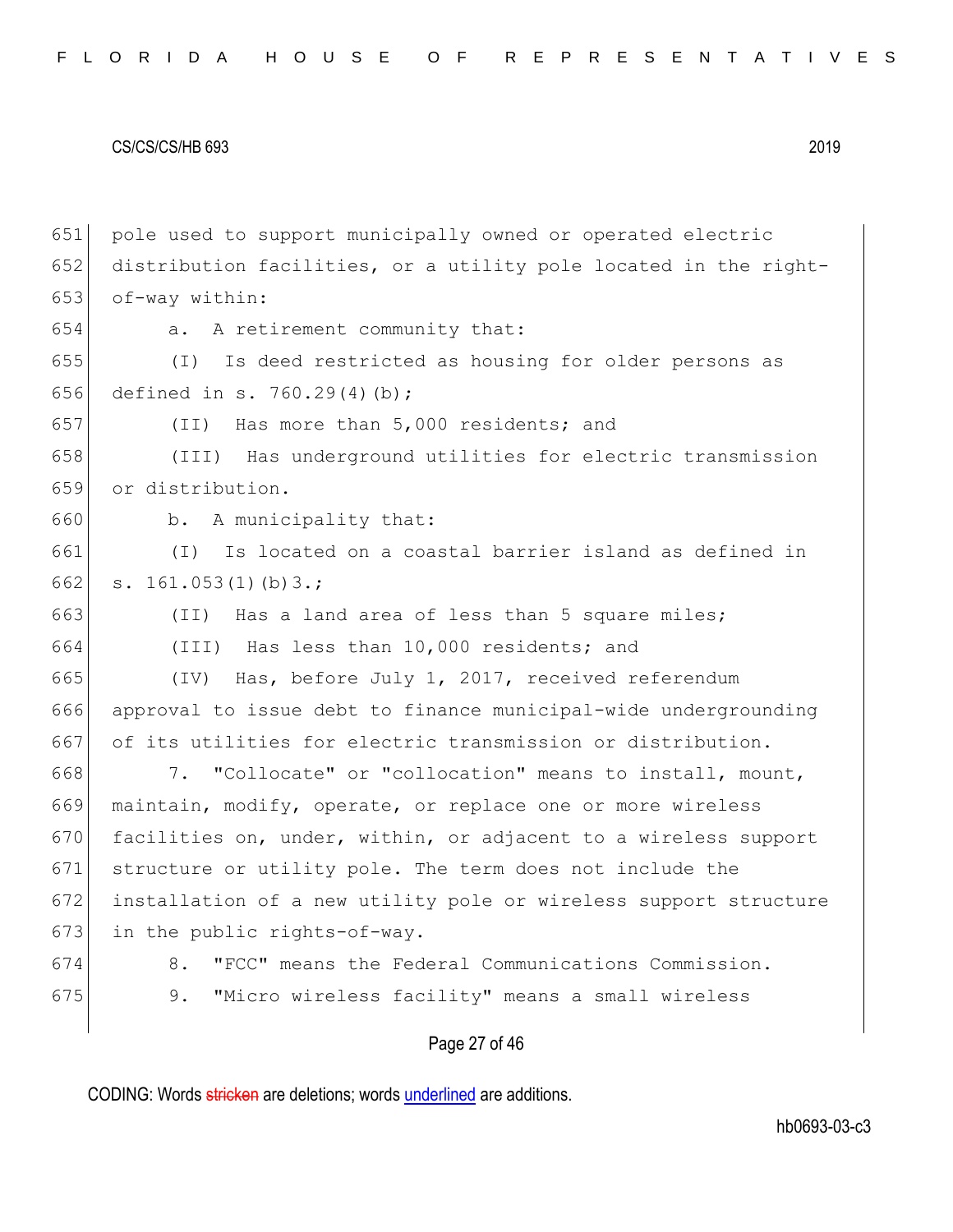676 facility having dimensions no larger than 24 inches in length, 677 15 inches in width, and 12 inches in height and an exterior 678 antenna, if any, no longer than 11 inches.

679 10. "Small wireless facility" means a wireless facility 680 that meets the following qualifications:

681 a. Each antenna associated with the facility is located 682 inside an enclosure of no more than 6 cubic feet in volume or, 683 in the case of antennas that have exposed elements, each antenna 684 and all of its exposed elements could fit within an enclosure of 685 no more than 6 cubic feet in volume; and

686 b. All other wireless equipment associated with the 687 facility is cumulatively no more than 28 cubic feet in volume. The following types of associated ancillary equipment are not included in the calculation of equipment volume: electric meters, concealment elements, telecommunications demarcation boxes, ground-based enclosures, grounding equipment, power transfer switches, cutoff switches, vertical cable runs for the 693 connection of power and other services, and utility poles or other support structures.

695 11. "Utility pole" means a pole or similar structure that 696 is used in whole or in part to provide communications services 697 or for electric distribution, lighting, traffic control, 698 signage, or a similar function. The term includes the vertical 699 support structure for traffic lights but does not include a 700 horizontal structure to which signal lights or other traffic

# Page 28 of 46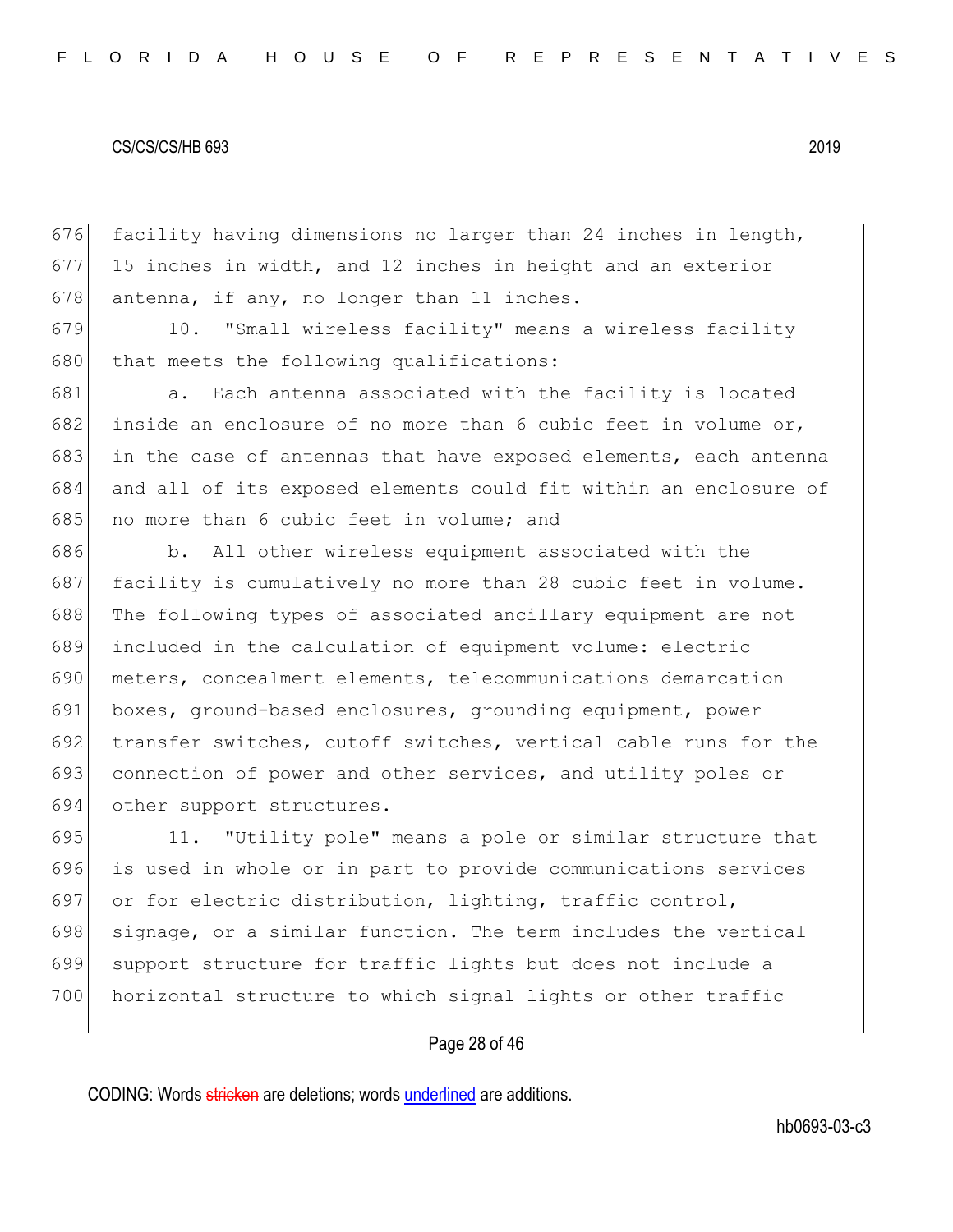701 control devices are attached and does not include a pole or 702 similar structure 15 feet in height or less unless an authority 703 grants a waiver for such pole.

 12. "Wireless facility" means equipment at a fixed location which enables wireless communications between user 706 equipment and a communications network, including radio transceivers, antennas, wires, coaxial or fiber-optic cable or 708 other cables, regular and backup power supplies, and comparable equipment, regardless of technological configuration, and equipment associated with wireless communications. The term includes small wireless facilities. The term does not include:

712 a. The structure or improvements on, under, within, or 713 adjacent to the structure on which the equipment is collocated;

714 b. Wireline backhaul facilities; or

715 c. Coaxial or fiber-optic cable that is between wireless 716 structures or utility poles or that is otherwise not immediately 717 adjacent to or directly associated with a particular antenna.

718 13. "Wireless infrastructure provider" means a person who 719 has been certificated under chapter 364 to provide 720 telecommunications service in the state or under chapter 610 to 721 provide cable or video services in this state, or that person's 722 affiliate, and who builds or installs wireless communication 723 transmission equipment, wireless facilities, or wireless support 724 structures but is not a wireless services provider.

725 14. "Wireless provider" means a wireless infrastructure

# Page 29 of 46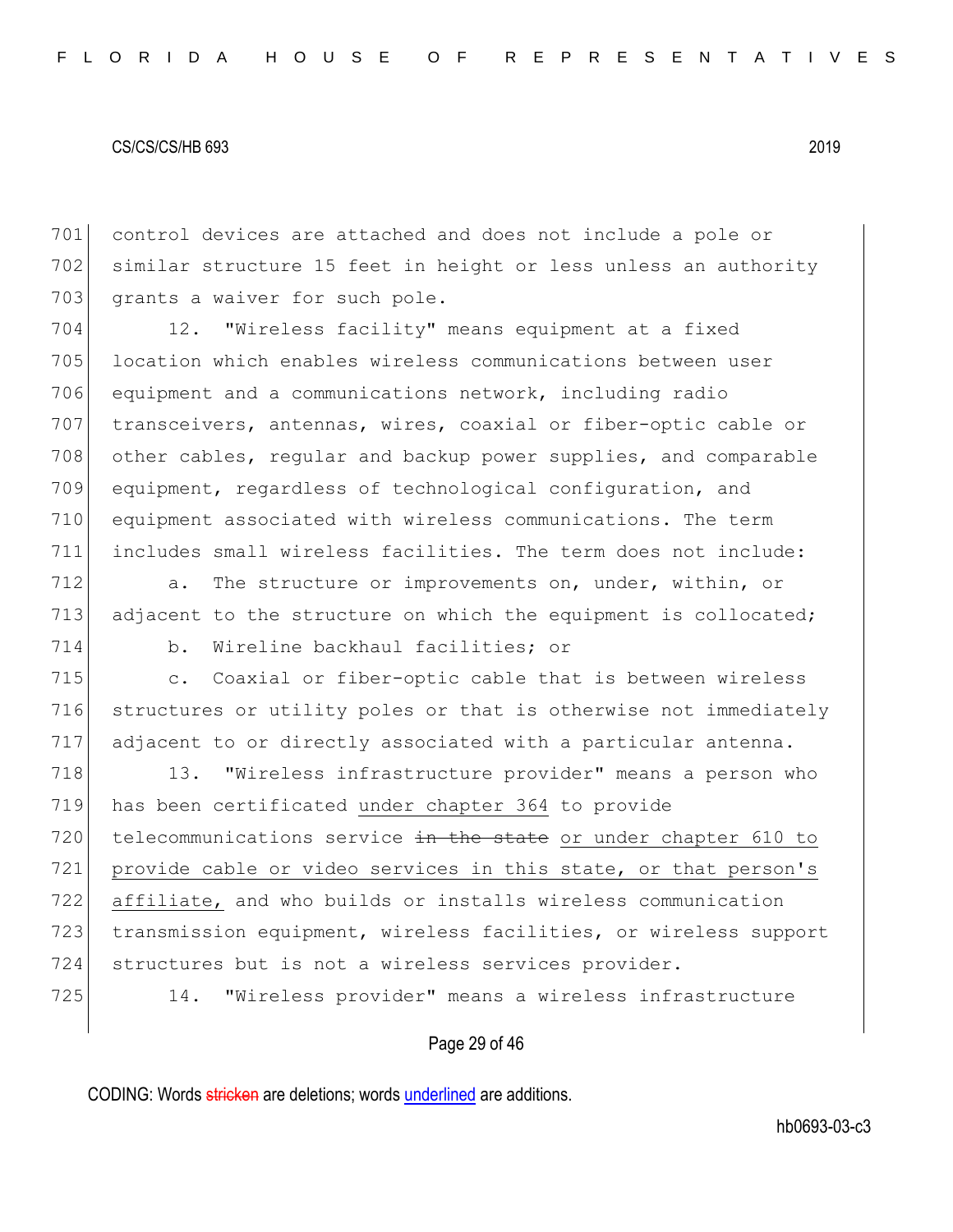726 provider or a wireless services provider.

727 15. "Wireless services" means any services provided using 728 licensed or unlicensed spectrum, whether at a fixed location or 729 mobile, using wireless facilities.

730 16. "Wireless services provider" means a person who 731 provides wireless services.

732 17. "Wireless support structure" means a freestanding 733 structure, such as a monopole, a quyed or self-supporting tower, 734 or another existing or proposed structure designed to support or 735 capable of supporting wireless facilities. The term does not 736 include a utility pole, pedestal, or other support structure for 737 ground-based equipment not mounted on a utility pole and less 738 than 5 feet in height.

 (c) Except as provided in this subsection, an authority 740 may not prohibit, requlate, or charge for the collocation of small wireless facilities in the public rights-of-way or for the installation, maintenance, modification, operation, or 743 replacement of utility poles used for the collocation of small wireless facilities in the public rights-of-way.

745 (d) An authority may require a registration process and 746 permit fees in accordance with subsection (3). An authority 747 shall accept applications for permits and shall process and 748 issue permits subject to the following requirements:

749 1. An authority may not directly or indirectly require an 750 applicant to perform services unrelated to the collocation for

### Page 30 of 46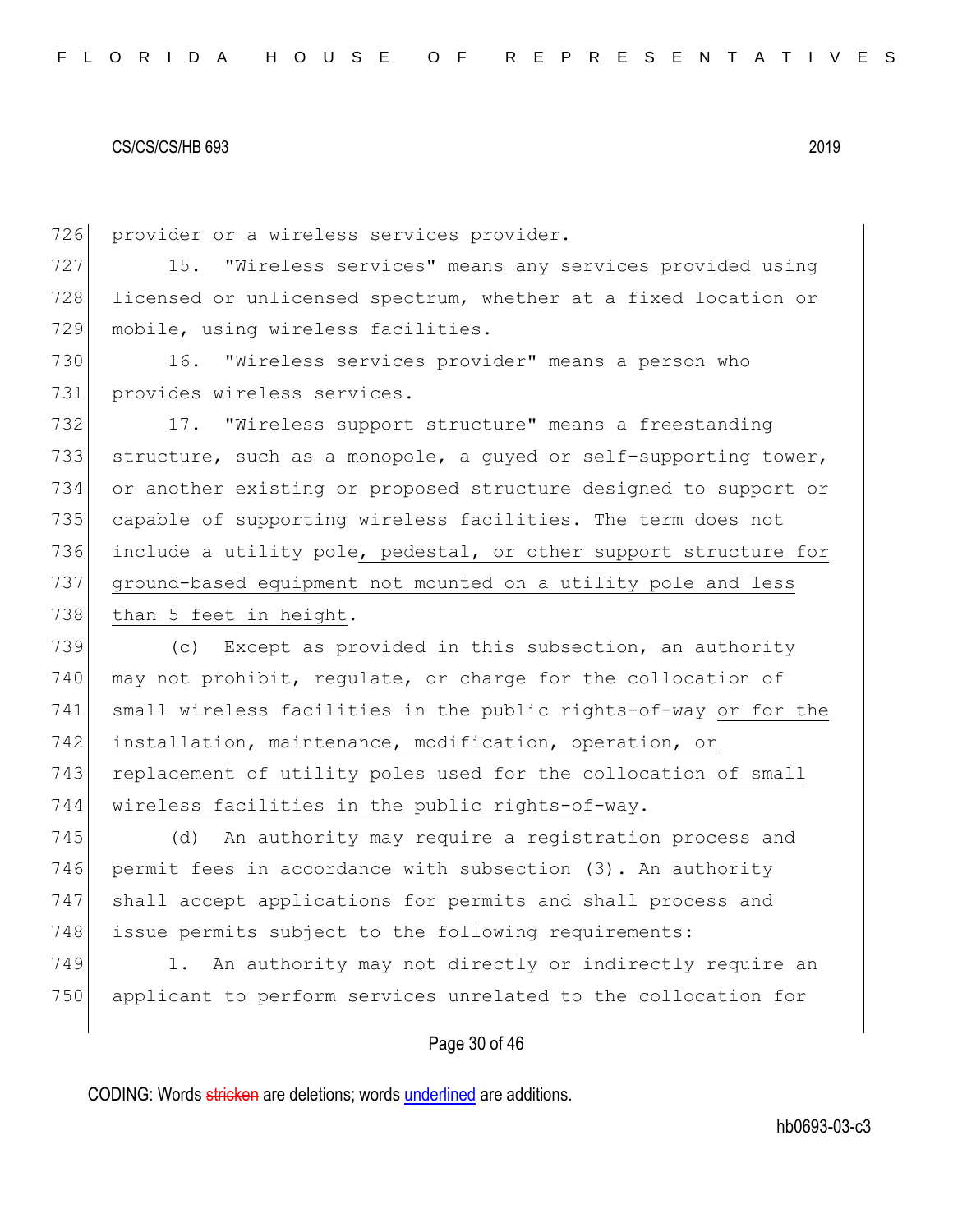751 which approval is sought, such as in-kind contributions to the 752 authority, including reserving fiber, conduit, or pole space for 753 the authority.

754 2. An applicant may not be required to provide more 755 information to obtain a permit than is necessary to demonstrate 756 the applicant's compliance with applicable codes for the 757 placement of small wireless facilities in the locations 758 identified in the application. An applicant may not be required 759 to provide inventories, maps, or locations of communications 760 facilities in the rights-of-way other than as necessary to avoid 761 interference with other at-grade or aerial facilities located at 762 the specific location proposed for a small wireless facility or 763 within 50 feet of such location.

764 3. An authority may not:

765 a. Require the placement of small wireless facilities on 766 any specific utility pole or category of poles;  $\theta$ 

767 b. Require the placement of multiple antenna systems on a 768 single utility pole;

769 c. Require a demonstration that collocation of a small 770 wireless facility on an existing structure is not legally or 771 technically possible as a condition for granting a permit for 772 the collocation of a small wireless facility on a new utility 773 pole except as provided in paragraph (i); 774 d. Require compliance with an authority's provisions

775 regarding placement of small wireless facilities or a new

Page 31 of 46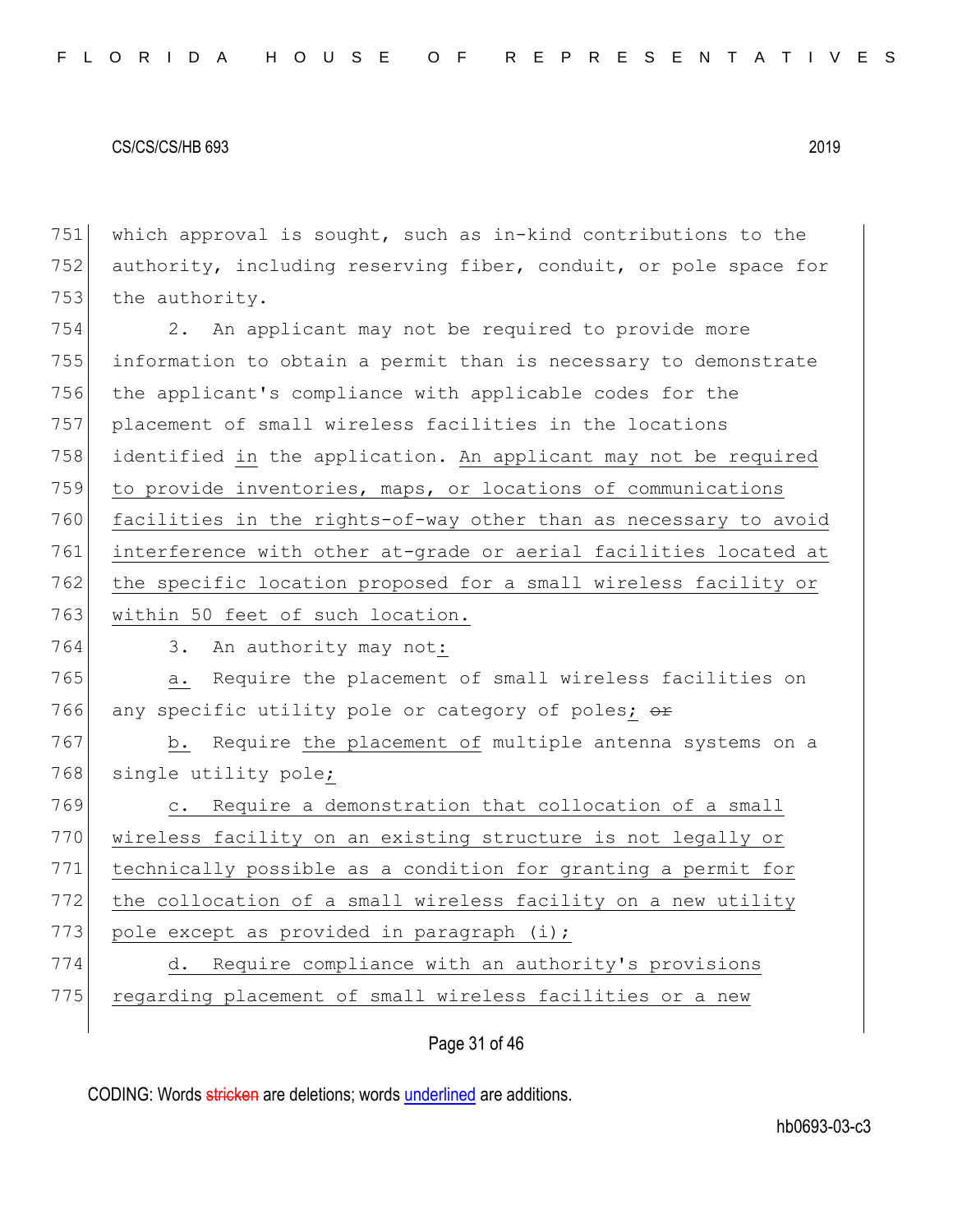776 utility pole used to support a small wireless facility in 777 rights-of-way under the control of the department unless the 778 authority has received a delegation from the department for the 779 location of the small wireless facility or utility pole, or 780 require such compliance as a condition to receive a permit that 781 is ancillary to the permit for collocation of a small wireless 782 facility, including an electrical permit; 783 e. Require a meeting before filing an application; 784 f. Require direct or indirect public notification or a 785 public meeting for the placement of communication facilities in 786 the right-of-way; 787 g. Limit the size or configuration of a small wireless 788 facility or any of its components, if the small wireless 789 facility complies with the size limits in this subsection; 790 h. Prohibit the installation of a new utility pole used to 791 support the collocation of a small wireless facility if the 792 installation otherwise meets the requirements of this 793 subsection; 794 i. Require that any component of a small wireless facility 795 be placed underground except as provided in paragraph  $(i)$ . 796 4. Subject to paragraph  $(r)$ , an authority may not limit 797 the placement, by minimum separation distances, of small 798 wireless facilities, utility poles on which small wireless 799 facilities are or will be collocated, or other at-grade 800 communications facilities by minimum separation distances.

Page 32 of 46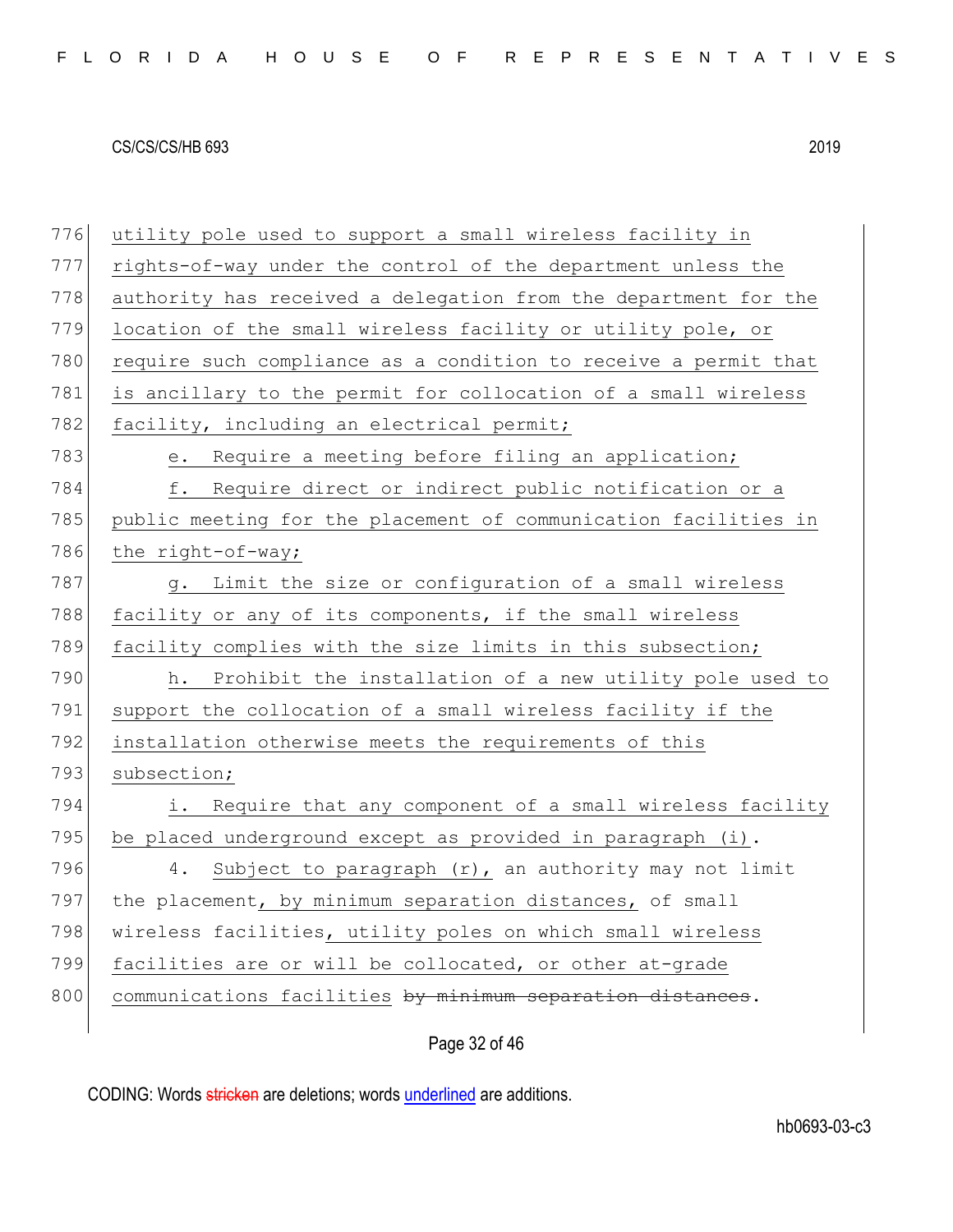801 However, within 14 days after the date of filing the 802 application, an authority may request that the proposed location 803 of a small wireless facility be moved to another location in the 804 right-of-way and placed on an alternative authority utility pole 805 or support structure or placed on  $\frac{m}{w}$  place a new utility pole. 806 The authority and the applicant may negotiate the alternative 807 location, including any objective design standards and 808 reasonable spacing requirements for ground-based equipment, for 809 30 days after the date of the request. At the conclusion of the 810 negotiation period, if the alternative location is accepted by 811 the applicant, the applicant must notify the authority of such 812 acceptance and the application shall be deemed granted for any 813 new location for which there is agreement and all other 814 locations in the application. If an agreement is not reached, 815 the applicant must notify the authority of such nonagreement and 816 the authority must grant or deny the original application within 817 90 days after the date the application was filed. A request for 818 an alternative location, an acceptance of an alternative 819 location, or a rejection of an alternative location must be in 820 writing and provided by electronic mail.

821 5. An authority shall limit the height of a small wireless 822 facility to 10 feet above the utility pole or structure upon 823 which the small wireless facility is to be collocated. Unless 824 waived by an authority, the height for a new utility pole is 825 limited to the tallest existing utility pole as of July 1, 2017,

# Page 33 of 46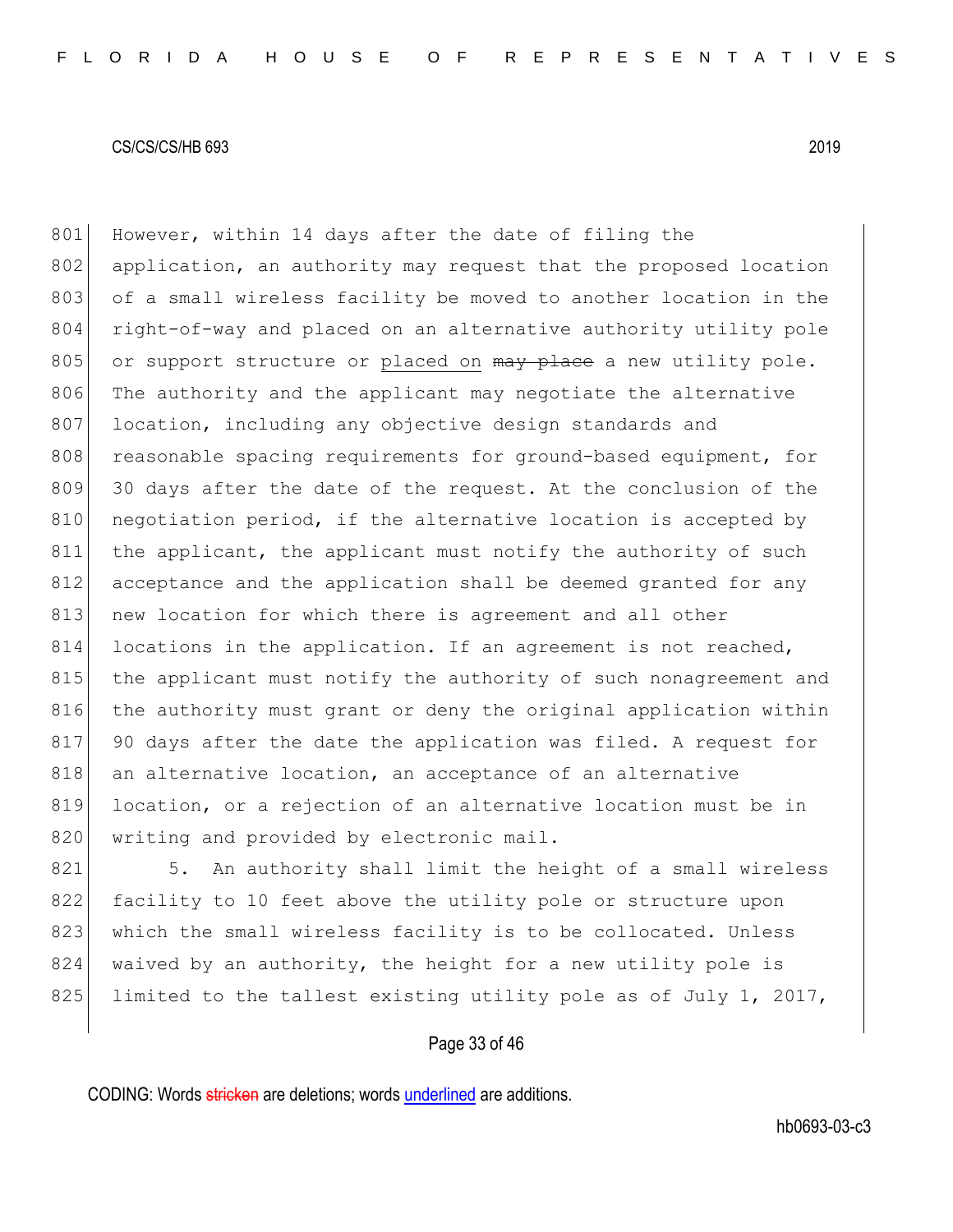826 located in the same right-of-way, other than a utility pole for 827 which a waiver has previously been granted, measured from grade 828 in place within 500 feet of the proposed location of the small 829 wireless facility. If there is no utility pole within 500 feet, 830 the authority shall limit the height of the utility pole to 50 831 feet.

832 6. Except as provided in subparagraphs 4. and  $5.7$  The 833 installation by a communications services provider of a utility 834 pole in the public rights-of-way, other than a utility pole used 835 designed to support a small wireless facility, is shall be 836 subject to authority rules or regulations governing the 837 placement of utility poles in the public rights-of-way and 838 shall be subject to the application review timeframes in this 839 subsection.

840 7. Within 14 days after receiving an application, an 841 authority must determine and notify the applicant by electronic 842 mail as to whether the application is complete. If an 843 application is deemed incomplete, the authority must 844 specifically identify the missing information. An application is 845 deemed complete if the authority fails to provide notification 846 to the applicant within 14 days.

847 8. An application must be processed on a nondiscriminatory 848 basis. A complete application is deemed approved if an authority 849 fails to approve or deny the application within 60 days after 850 receipt of the application. If an authority does not use the 30-

# Page 34 of 46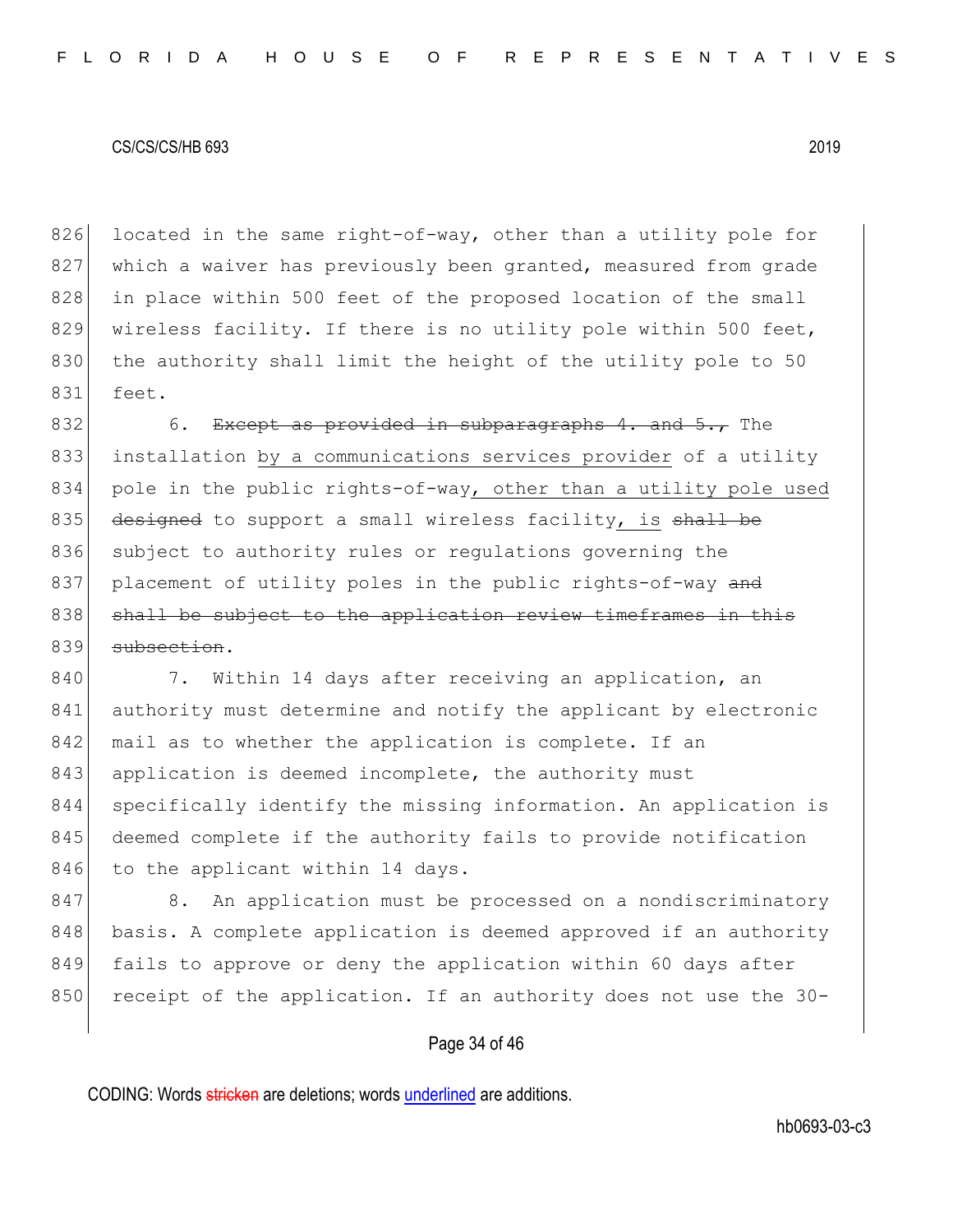851 day negotiation period provided in subparagraph 4., the parties 852 may mutually agree to extend the 60-day application review 853 period. The authority shall grant or deny the application at the 854 end of the extended period. A permit issued pursuant to an 855 approved application shall remain effective for 1 year unless 856 extended by the authority.

857 9. An authority must notify the applicant of approval or 858 denial by electronic mail. An authority shall approve a complete 859 application unless it does not meet the authority's applicable 860 codes. If the application is denied, the authority must specify 861 in writing the basis for denial, including the specific code 862 provisions on which the denial was based, and send the 863 documentation to the applicant by electronic mail on the day the 864 authority denies the application. The applicant may cure the 865 deficiencies identified by the authority and resubmit the 866 application within 30 days after notice of the denial is sent to 867 the applicant. The authority shall approve or deny the revised 868 application within 30 days after receipt or the application is 869 deemed approved. The review of a revised application is Any 870 subsequent review shall be limited to the deficiencies cited in 871 the denial. If an authority provides for administrative review 872 of the denial of an application, the review must be complete and 873 a written decision issued within 45 days after a written request 874 for review is made. A denial must identify the specific code 875 provisions on which the denial is based. If the administrative

# Page 35 of 46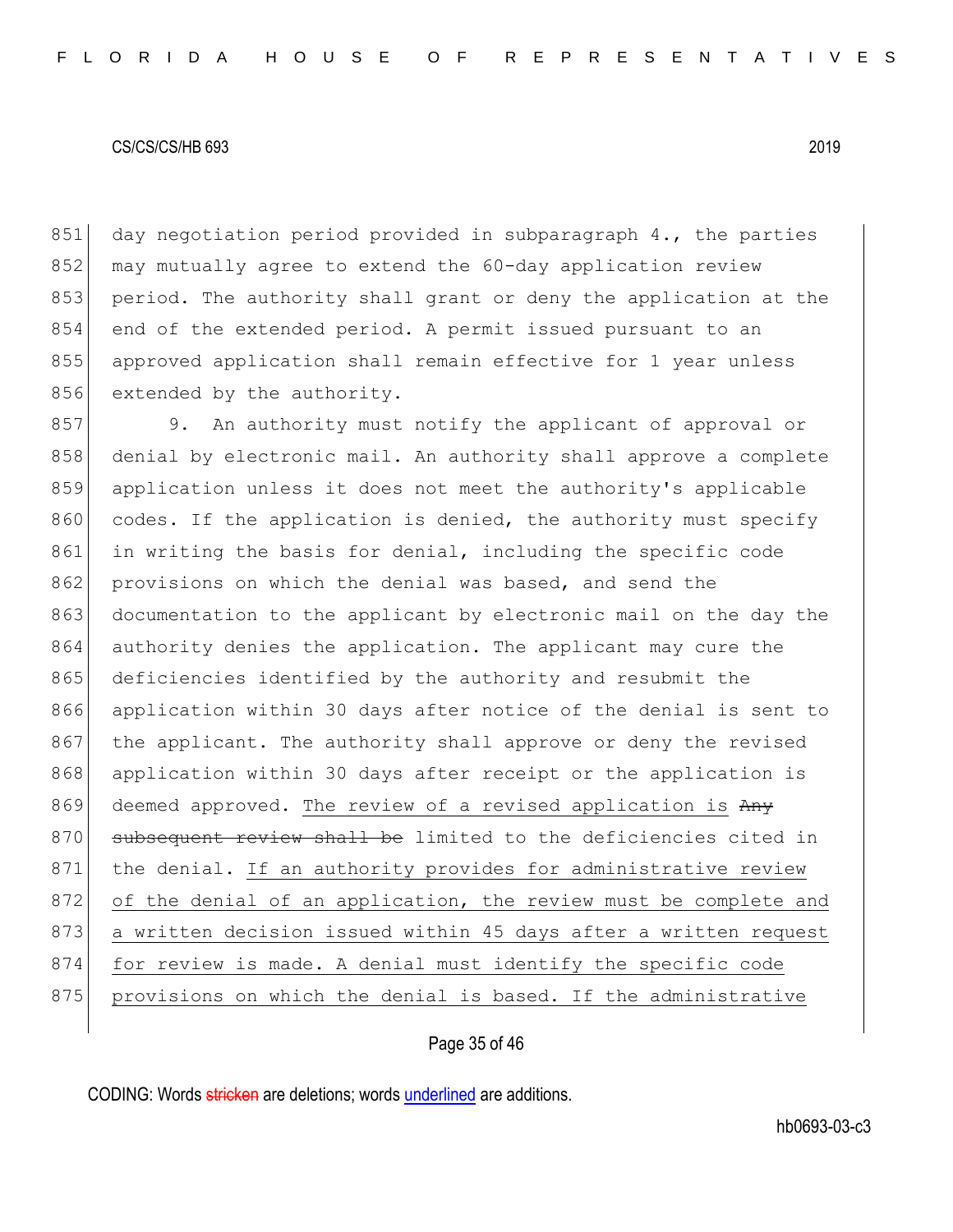876 review is not complete within 45 days, the city or county waives 877 any claim regarding failure to exhaust administrative remedies 878 in any judicial review of the denial of an application. 879 10. An applicant seeking to collocate small wireless 880 facilities within the jurisdiction of a single authority may, at 881 | the applicant's discretion, file a consolidated application and 882 receive a single permit for the collocation of up to 30 small 883 wireless facilities. If the application includes multiple small

884 wireless facilities, an authority may separately address small 885 wireless facility collocations for which incomplete information 886 has been received or which are denied.

 $887$  11. An authority may deny an application to collocate  $\alpha$ 888 proposed collocation of a small wireless facility or place a 889 utility pole used to support a small wireless facility in the 890 public rights-of-way if the proposed small wireless facility or 891 utility pole used to support a small wireless facility 892 collocation:

893 a. Materially interferes with the safe operation of 894 traffic control equipment.

895 b. Materially interferes with sight lines or clear zones 896 for transportation, pedestrians, or public safety purposes.

897 c. Materially interferes with compliance with the 898 Americans with Disabilities Act or similar federal or state 899 standards regarding pedestrian access or movement.

900 d. Materially fails to comply with the 2017 2010 edition

Page 36 of 46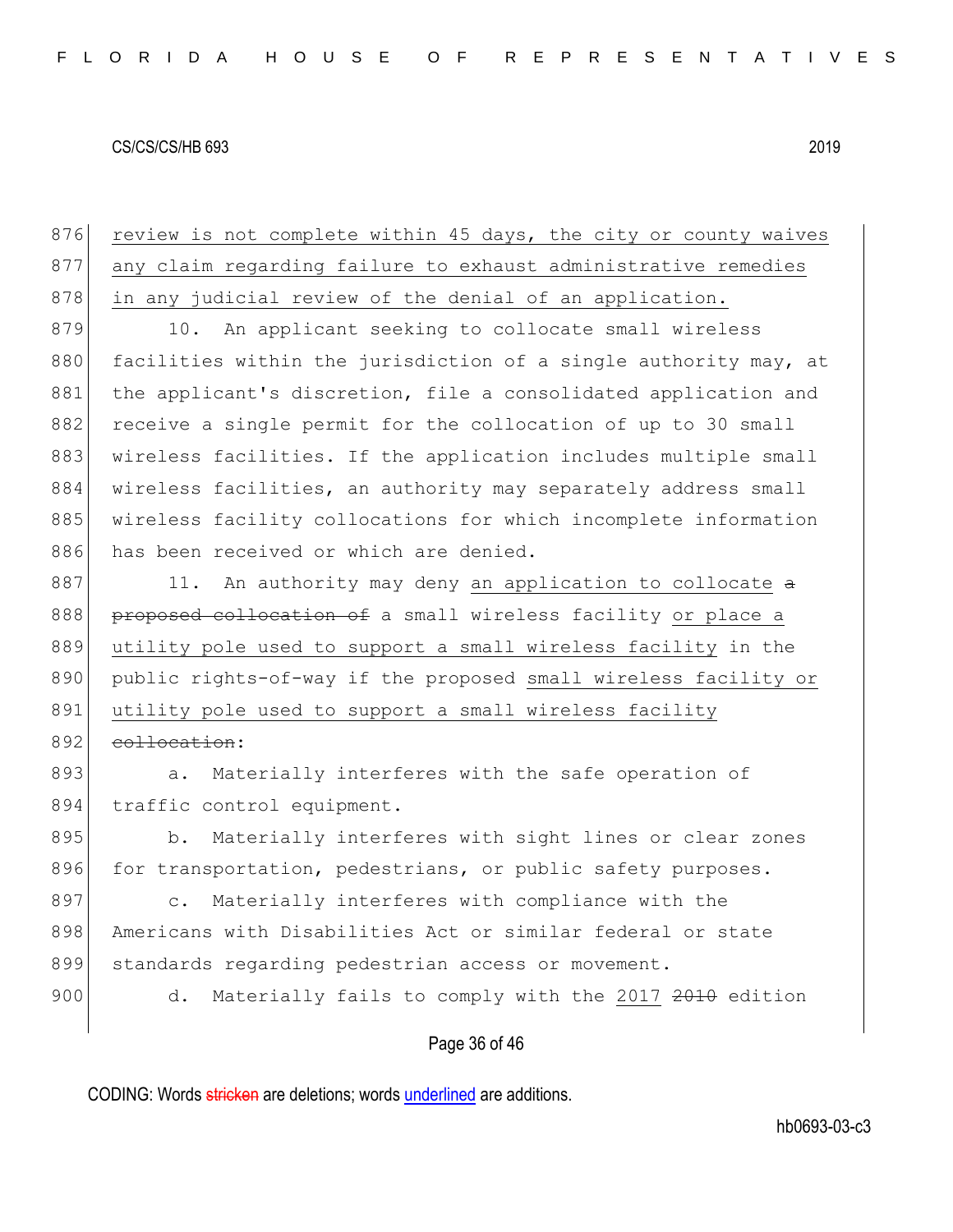901 of the Florida Department of Transportation Utility 902 Accommodation Manual. 903 e. Fails to comply with applicable codes. 904 f. Fails to comply with objective design standards 905 authorized under paragraph  $(r)$ . 906 12. An authority may adopt by ordinance provisions for 907 insurance coverage, indemnification,  $\frac{\text{performation}}{\text{performation}}$ , security 908 funds, force majeure, abandonment, authority liability, or 909 authority warranties. Such provisions must be reasonable and 910 nondiscriminatory. An authority may require a construction bond 911 to secure restoration of the postconstruction rights-of-way to 912 the preconstruction condition. However, such bond must be time-913 limited to not more than 18 months after the construction to 914 which the bond applies is completed. For any financial 915 obligation required by an authority allowed under this section, 916 the authority shall accept a letter of credit or similar 917 financial instrument issued by any financial institution that is 918 authorized to do business within the United States, provided 919 that a claim against the financial instrument may be made by 920 electronic means, including by facsimile. A provider of 921 communications services may add an authority to any existing 922 bond, insurance policy, or other relevant financial instrument, 923 and the authority must accept such proof of coverage without any 924 conditions other than consent to venue for purposes of any 925 litigation to which the authority is a party. An authority may

# Page 37 of 46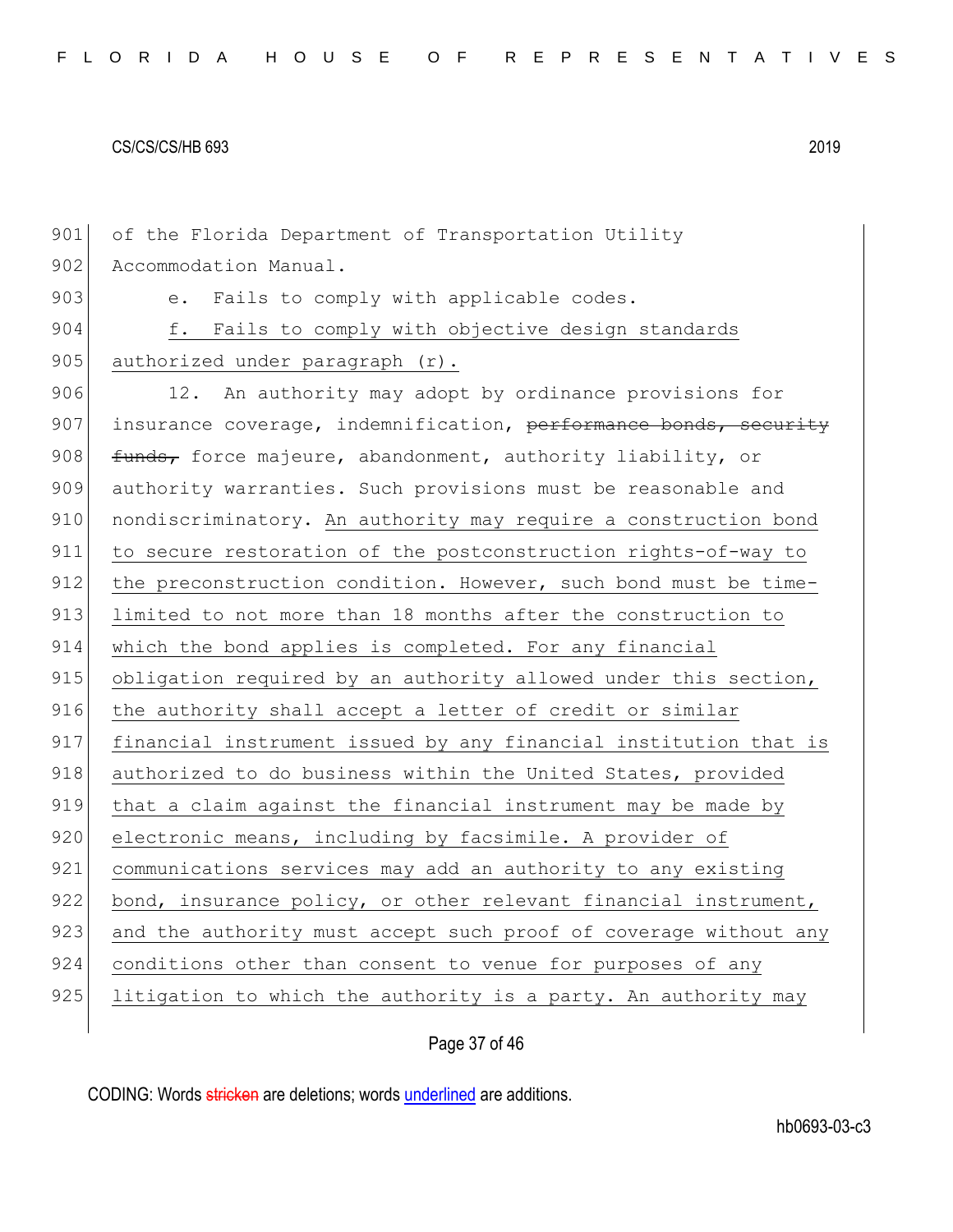926 not require a communications services provider to indemnify it 927 for liabilities not caused by the provider, including 928 liabilities arising from the authority's negligence, gross 929 negligence, or willful conduct. 930 13. Collocation of a small wireless facility on an

931 authority utility pole does not provide the basis for the 932 imposition of an ad valorem tax on the authority utility pole.

933 14. An authority may reserve space on authority utility 934 poles for future public safety uses. However, a reservation of 935 space may not preclude collocation of a small wireless facility. 936 If replacement of the authority utility pole is necessary to 937 accommodate the collocation of the small wireless facility and 938 the future public safety use, the pole replacement is subject to 939 make-ready provisions and the replaced pole shall accommodate 940 the future public safety use.

941 15. A structure granted a permit and installed pursuant to 942 this subsection shall comply with chapter 333 and federal 943 regulations pertaining to airport airspace protections.

944 (e) An authority may not require any permit or other 945 approval or require fees, or other charges, costs, or other 946 exactions for:

947 1. Routine maintenance, the performance of service 948 restoration work on existing facilities, or repair work, 949 including, but not limited to, emergency repairs of existing 950 facilities or extensions of such facilities for providing

# Page 38 of 46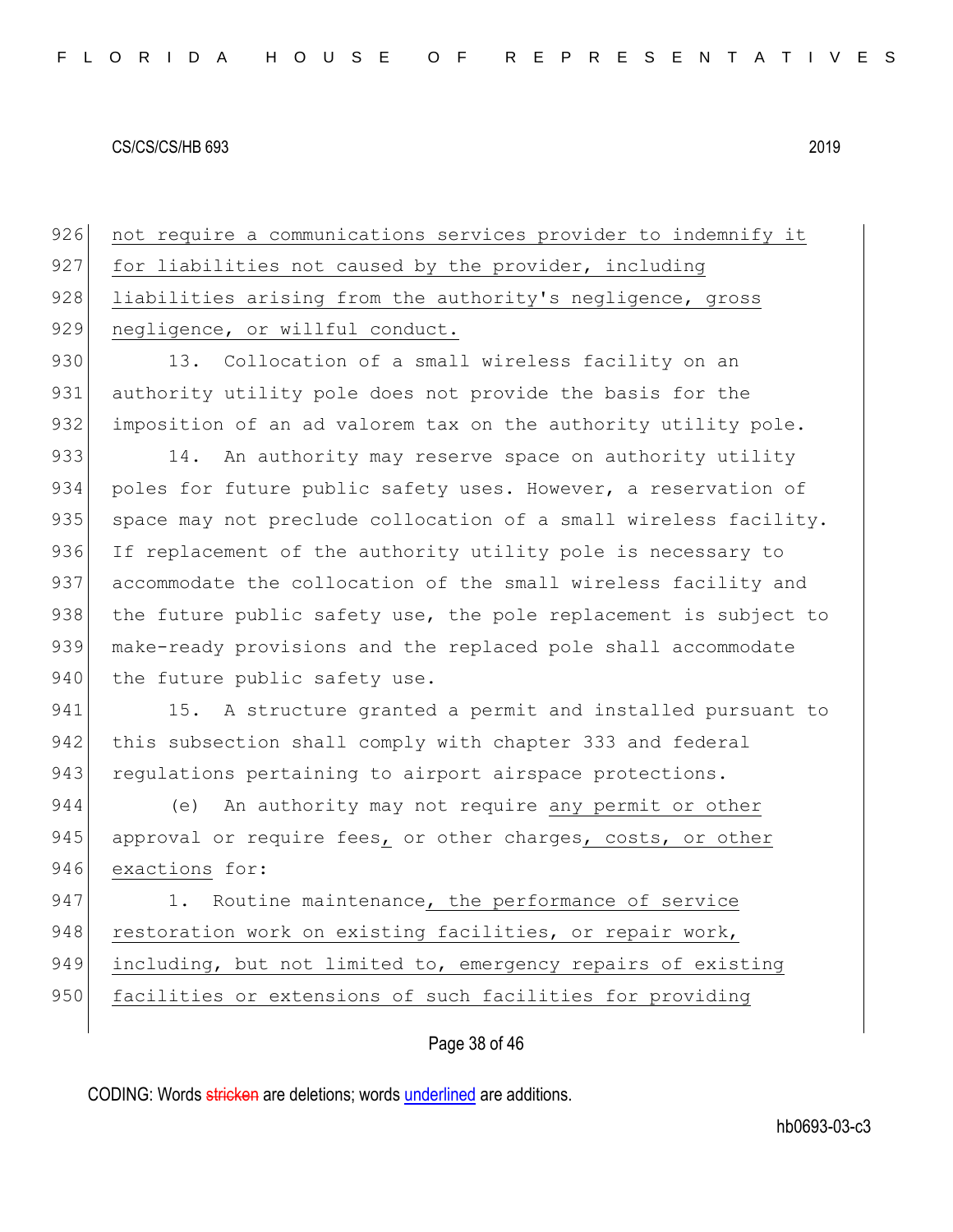| 951 | communications services to customers;                            |
|-----|------------------------------------------------------------------|
| 952 | Replacement of existing wireless facilities with<br>2.           |
| 953 | wireless facilities that are substantially similar or of the     |
| 954 | same or smaller size; or                                         |
| 955 | Installation, placement, maintenance, or replacement of<br>3.    |
| 956 | micro wireless facilities that are suspended on cables strung    |
| 957 | between existing utility poles in compliance with applicable     |
| 958 | codes by or for a communications services provider authorized to |
| 959 | occupy the rights-of-way and who is remitting taxes under        |
| 960 | chapter 202. An authority may require an initial letter from or  |
| 961 | on behalf of such provider, which is effective upon filing,      |
| 962 | attesting that the micro wireless facility dimensions comply     |
| 963 | with the limits of this subsection. The authority may not        |
| 964 | require any additional filing or other information as long as    |
| 965 | the provider is deploying the same, a substantially similar, or  |
| 966 | a smaller size micro wireless facility equipment.                |
| 967 |                                                                  |
| 968 | Notwithstanding this paragraph, an authority may require a       |
| 969 | right-of-way permit for work that involves excavation, closure   |
| 970 | of a sidewalk, or closure of a vehicular lane or parking lane,   |
| 971 | unless the provider is performing service restoration on an      |
| 972 | existing facility and the work is done in compliance with the    |
| 973 | 2017 edition of the Florida Department of Transportation Utility |
| 974 | Accommodation Manual. An authority may require notice of such    |
| 975 | work within 30 days after restoration and may require an after-  |
|     |                                                                  |

# Page 39 of 46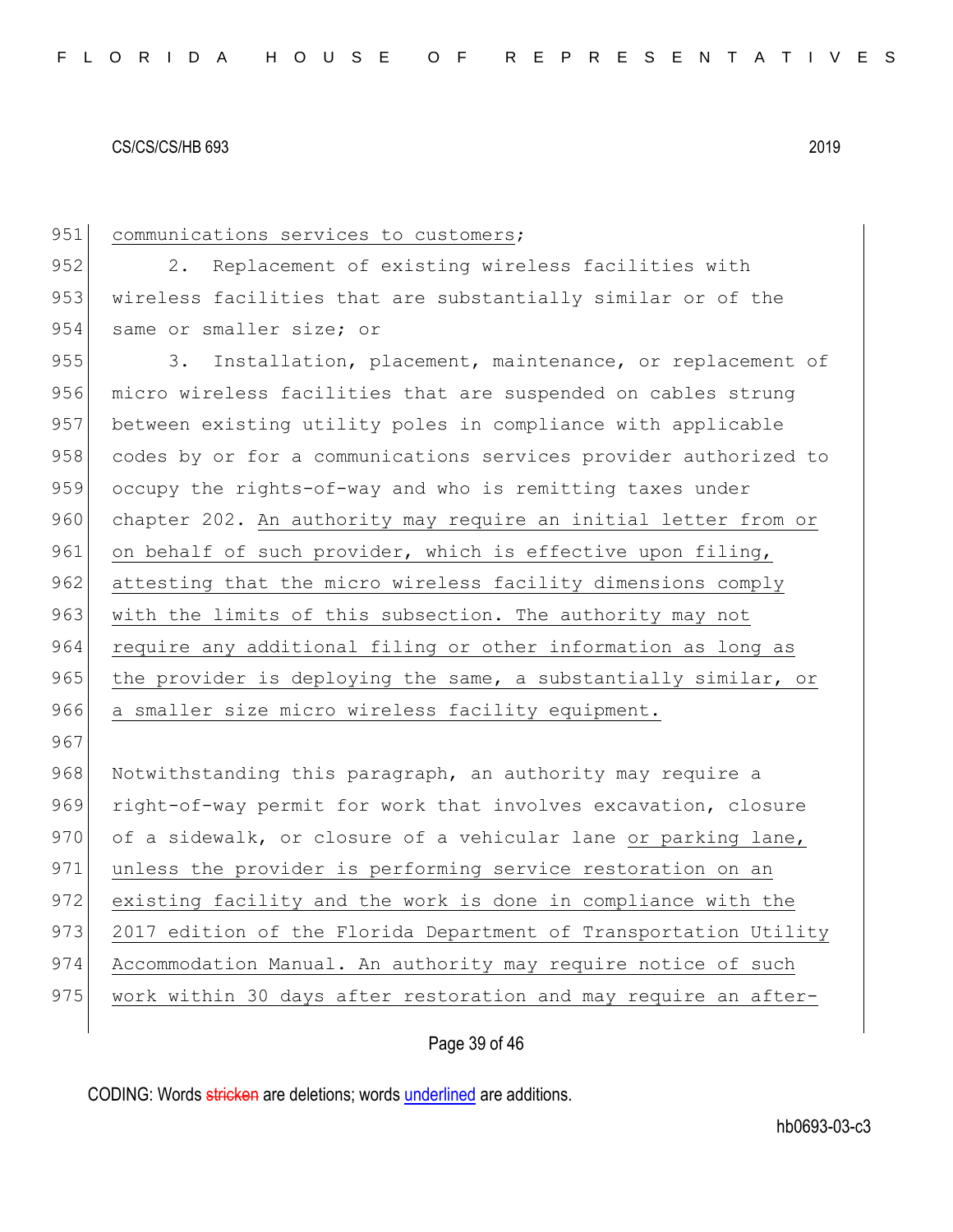976 the-fact permit for work which would otherwise have required a 977 permit.

978 (f) Collocation of small wireless facilities on authority 979 utility poles is subject to the following requirements:

980 1. An authority may not enter into an exclusive 981 arrangement with any person for the right to attach equipment to 982 authority utility poles.

983 2. The rates and fees for collocations on authority 984 utility poles must be nondiscriminatory, regardless of the 985 services provided by the collocating person.

986 3. The rate to collocate small wireless facilities on an 987 authority utility pole may not exceed \$150 per pole annually.

988 4. Agreements between authorities and wireless providers 989 that are in effect on July 1, 2017, and that relate to the 990 collocation of small wireless facilities in the right-of-way, 991 including the collocation of small wireless facilities on 992 authority utility poles, remain in effect, subject to applicable 993 termination provisions. The wireless provider may accept the 994 rates, fees, and terms established under this subsection for 995 small wireless facilities and utility poles that are the subject 996 of an application submitted after the rates, fees, and terms 997 become effective.

998 5. A person owning or controlling an authority utility 999 pole shall offer rates, fees, and other terms that comply with 1000 this subsection. By the later of January 1, 2018, or 3 months

# Page 40 of 46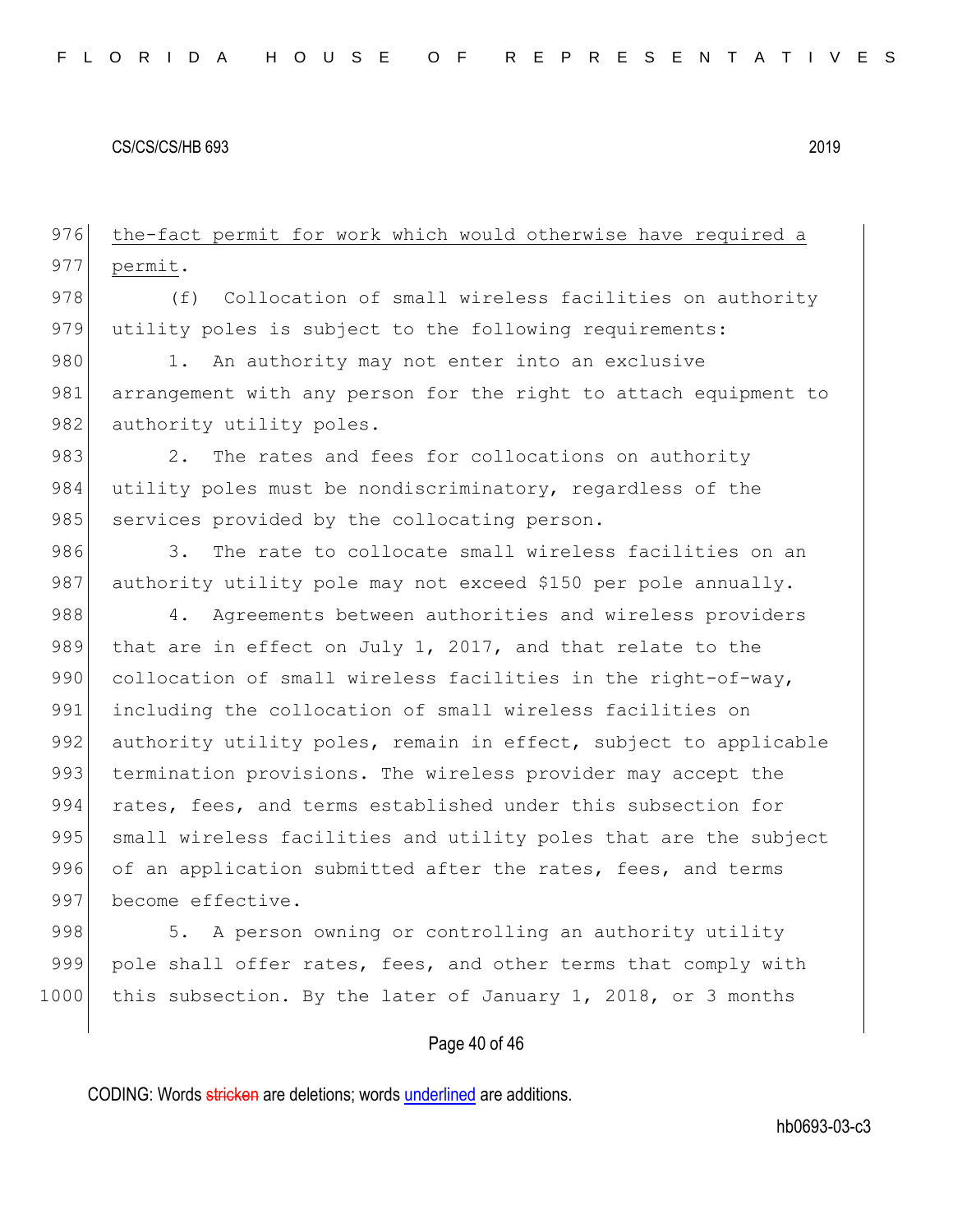1001 after receiving a request to collocate its first small wireless 1002 facility on a utility pole owned or controlled by an authority, 1003 the person owning or controlling the authority utility pole 1004 shall make available, through ordinance or otherwise, rates, 1005 fees, and terms for the collocation of small wireless facilities 1006 on the authority utility pole which comply with this subsection.

1007 a. The rates, fees, and terms must be nondiscriminatory 1008 and competitively neutral and must comply with this subsection.

1009 b. For an authority utility pole that supports an aerial 1010 facility used to provide communications services or electric 1011 service, the parties shall comply with the process for make-1012 ready work under 47 U.S.C. s. 224 and implementing regulations. 1013 The good faith estimate of the person owning or controlling the 1014 pole for any make-ready work necessary to enable the pole to 1015 support the requested collocation must include pole replacement 1016 if necessary.

1017 c. For an authority utility pole that does not support an 1018 aerial facility used to provide communications services or 1019 electric service, the authority shall provide a good faith 1020 estimate for any make-ready work necessary to enable the pole to 1021 support the requested collocation, including necessary pole 1022 replacement, within 60 days after receipt of a complete 1023 application. Make-ready work, including any pole replacement, 1024 must be completed within 60 days after written acceptance of the 1025 good faith estimate by the applicant. Alternatively, an

# Page 41 of 46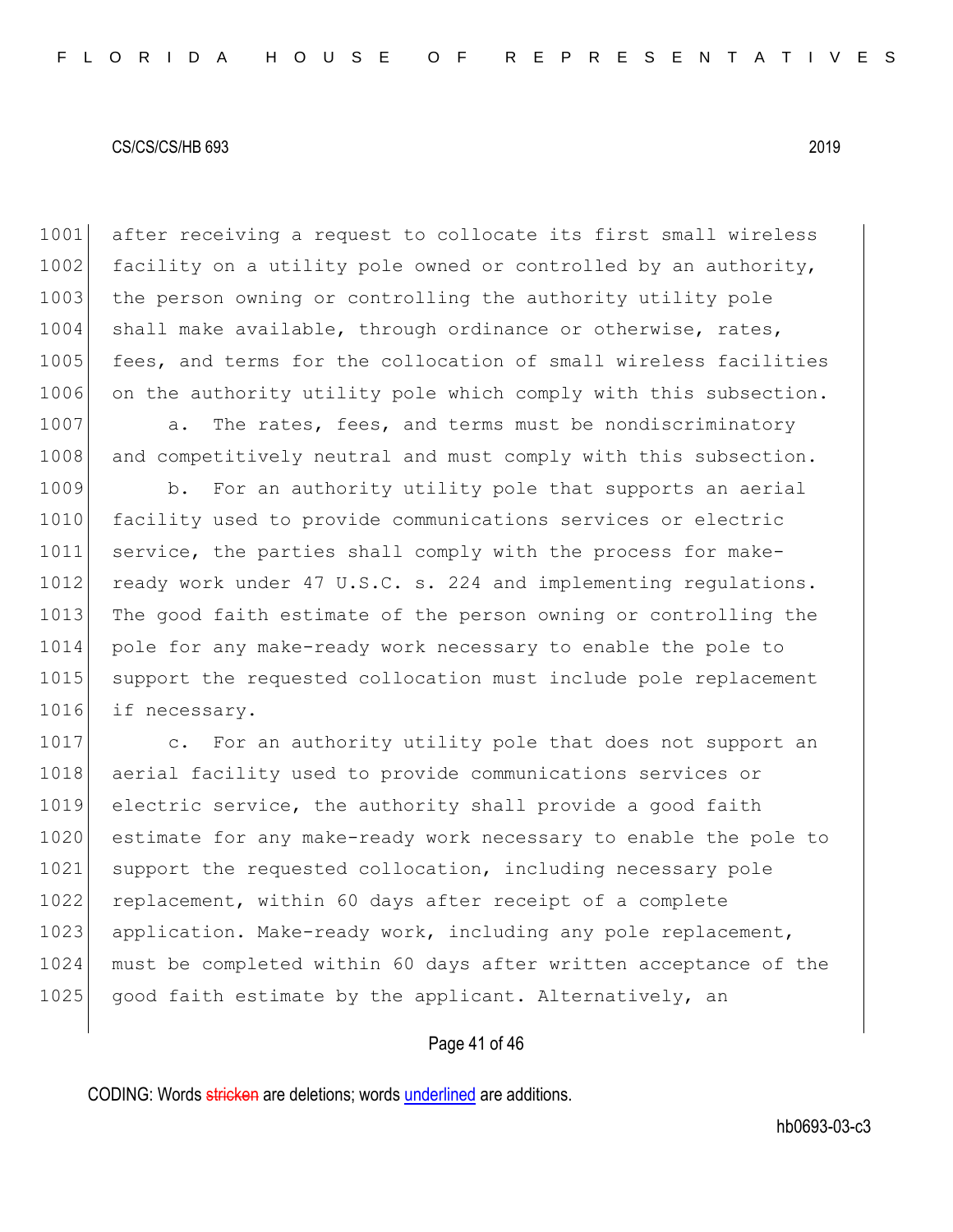authority may require the applicant seeking to collocate a small wireless facility to provide a make-ready estimate at the 1028 applicant's expense for the work necessary to support the small wireless facility, including pole replacement, and perform the 1030 make-ready work. If pole replacement is required, the scope of 1031 the make-ready estimate is limited to the design, fabrication, and installation of a utility pole that is substantially similar in color and composition. The authority may not condition or restrict the manner in which the applicant obtains, develops, or provides the estimate or conducts the make-ready work subject to usual construction restoration standards for work in the right- of-way. The replaced or altered utility pole shall remain the 1038 property of the authority.

1039 d. An authority may not require more make-ready work than 1040 is required to meet applicable codes or industry standards. Fees 1041 for make-ready work may not include costs related to preexisting 1042 damage or prior noncompliance. Fees for make-ready work, 1043 including any pole replacement, may not exceed actual costs or 1044 the amount charged to communications services providers other 1045 than wireless services providers for similar work and may not 1046 include any consultant fee or expense.

1047 (g) For any applications filed before the effective date 1048 of ordinances implementing this subsection, an authority may 1049 apply current ordinances relating to placement of communications 1050 facilities in the right-of-way related to registration,

### Page 42 of 46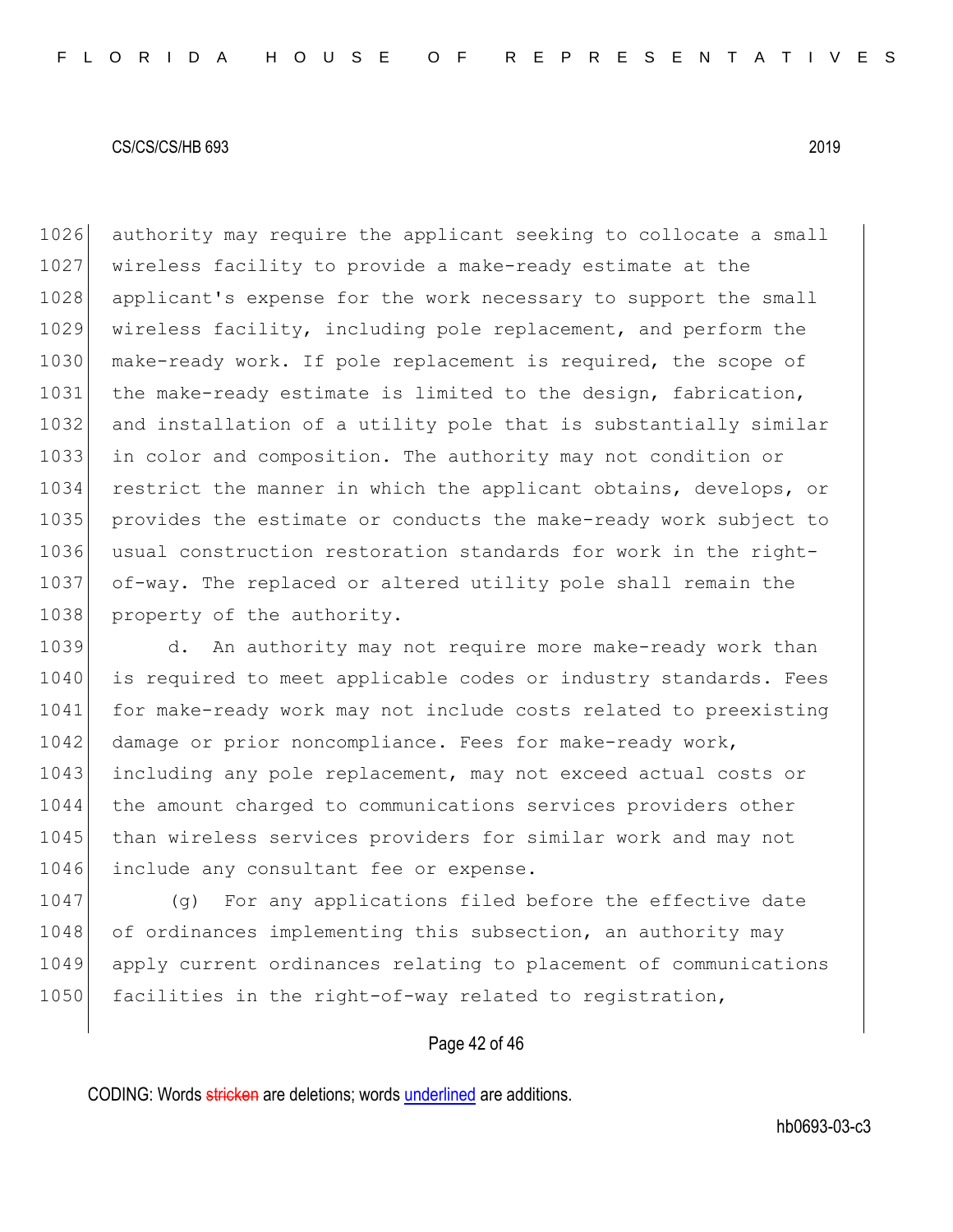1051 permitting, insurance coverage, indemnification, performance 1052 bonds, security funds, force majeure, abandonment, authority 1053 liability, or authority warranties. Permit application 1054 requirements and small wireless facility placement requirements, 1055 including utility pole height limits, that conflict with this 1056 subsection must shall be waived by the authority. An authority 1057 may not institute, either expressly or de facto, a moratorium, 1058 zoning-in-progress, or other mechanism that would prohibit or 1059 delay the filing, receiving, or processing of registrations, 1060 applications, or issuing of permits or other approvals for the 1061 collocation of small wireless facilities or the installation, 1062 modification, or replacement of utility poles used to support 1063 the collocation of small wireless facilities. 1064 (i)1. In an area where an authority has required all 1065 public utility lines in the rights-of-way to be placed 1066 underground, a wireless provider must comply with written, 1067 objective, reasonable, and nondiscriminatory requirements that 1068 prohibit new utility poles used to support small wireless 1069 facilities if: 1070 a. The authority, at least 90 days prior to the submission 1071 of an application, has required all public utility lines to be 1072 placed underground; 1073 b. Structures that the authority allows to remain above 1074 ground are reasonably available to wireless providers for the 1075 collocation of small wireless facilities and may be replaced by

Page 43 of 46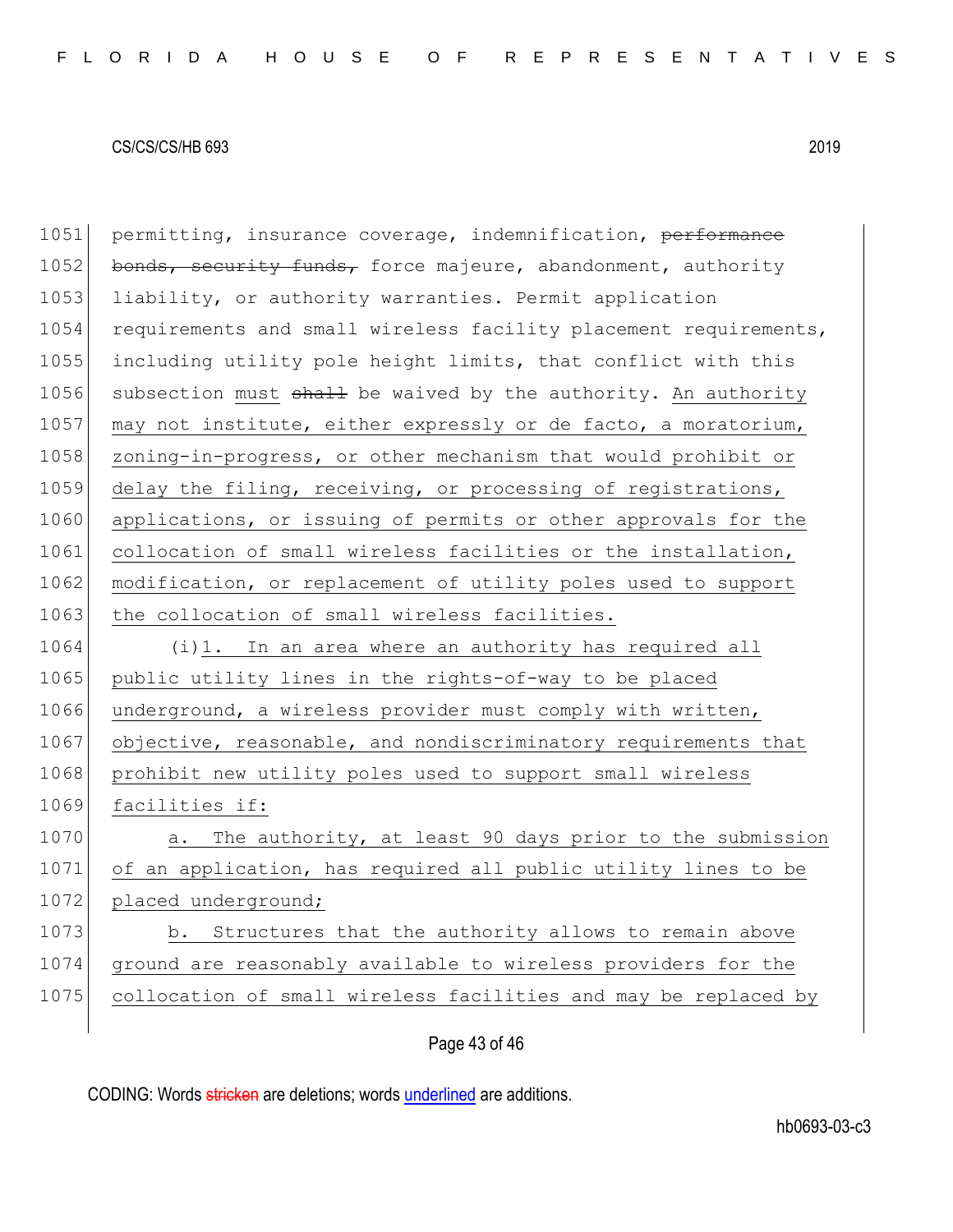1076 a wireless provider to accommodate the collocation of small 1077 wireless facilities; and 1078 c. A wireless provider may install a new utility pole in 1079 the designated area in the right-of-way that otherwise complies 1080 with this subsection and it is not reasonably able to provide 1081 wireless service by collocating on a remaining utility pole or 1082 other structure in the right-of-way. 1083 2. For small wireless facilities installed before an 1084 authority adopts requirements that public utility lines be 1085 placed underground, an authority adopting such requirements 1086 must: 1087 a. Allow a wireless provider to maintain the small 1088 wireless facilities in place subject to any applicable pole 1089 attachment agreement with the pole owner ; or 1090 b. Allow the wireless provider to replace the associated 1091 pole within 50 feet of the prior location in accordance with 1092 paragraph  $(r)$ . A wireless provider shall, in relation to a small 1093 wireless facility, utility pole, or wireless support structure 1094 in the public rights-of-way, comply with nondiscriminatory 1095 undergrounding requirements of an authority that prohibit above-1096 ground structures in public rights-of-way. Any such requirements 1097 may be waived by the authority. 1098 (r) An authority may require wireless providers to comply 1099 with objective design standards adopted by ordinance. The 1100 ordinance may only require:

Page 44 of 46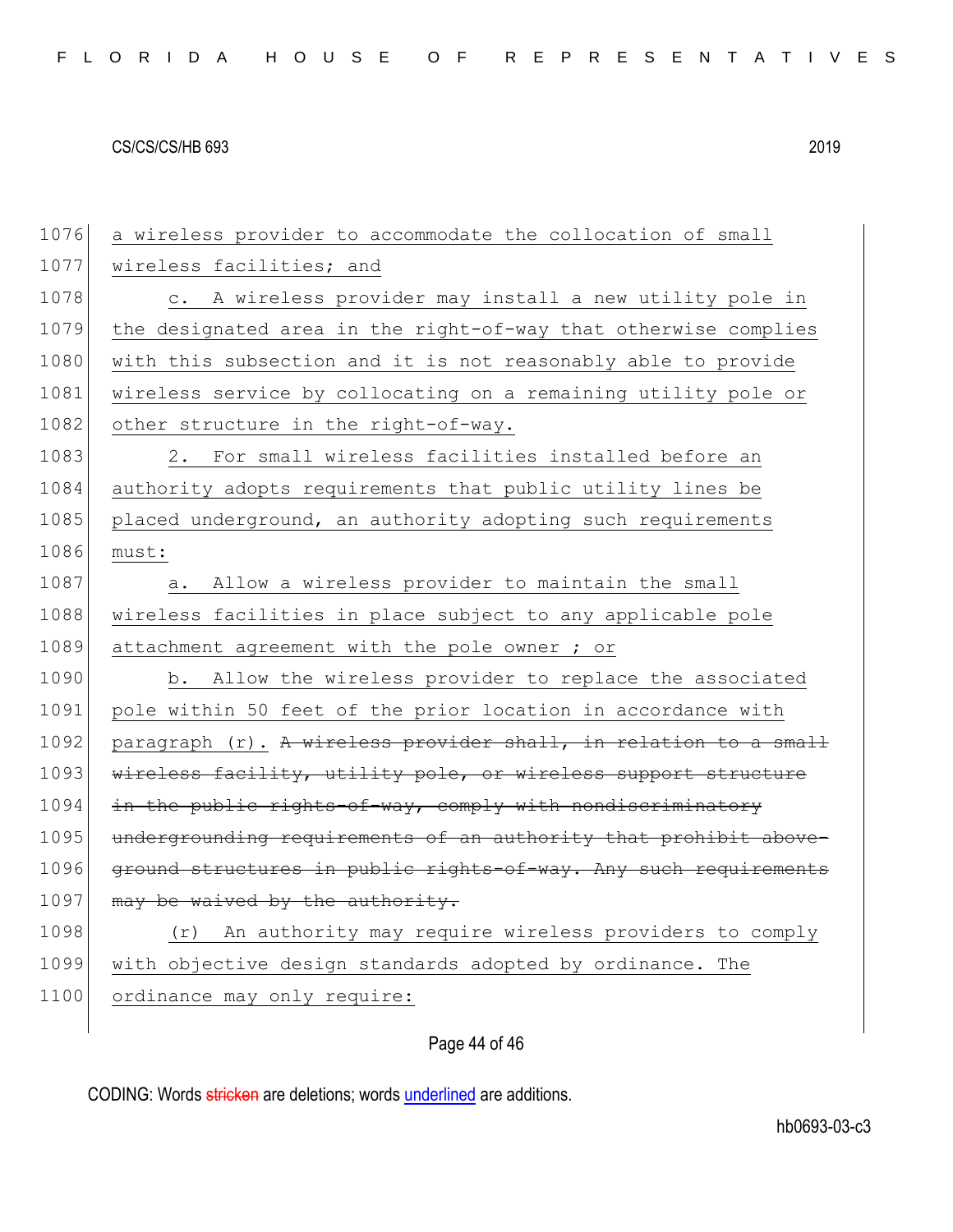| 1101 | 1. A new utility pole that replaces an existing utility          |
|------|------------------------------------------------------------------|
| 1102 | pole to be of substantially similar design, material, and color; |
| 1103 | 2. Reasonable spacing requirements concerning the location       |
| 1104 | of a ground-mounted component of a small wireless facility which |
| 1105 | does not exceed 15 feet from the associated support structure;   |
| 1106 | $\circ$ r                                                        |
| 1107 | 3. A small wireless facility to meet reasonable location         |
| 1108 | context, color, camouflage, and concealment requirements,        |
| 1109 | subject to the limitations in this subsection; and               |
| 1110 | 4. A new utility pole used to support a small wireless           |
| 1111 | facility to meet reasonable location context, color, and         |
| 1112 | material of the predominant utility pole type at the proposed    |
| 1113 | location of the new utility pole.                                |
| 1114 |                                                                  |
| 1115 | Such design standards under this paragraph may be waived by the  |
| 1116 | authority upon a showing that the design standards are not       |
| 1117 | reasonably compatible for the particular location of a small     |
| 1118 | wireless facility or utility pole or are technically infeasible  |
| 1119 | or that the design standards impose an excessive expense. The    |
| 1120 | waiver must be granted or denied within 45 days after the date   |
| 1121 | of the request.                                                  |
| 1122 | (8) (a) Any person aggrieved by a violation of this section      |
| 1123 | may bring a civil action in a United States District Court or in |
| 1124 | any other court of competent jurisdiction.                       |
| 1125 | The court may:<br>(b)                                            |
|      |                                                                  |

# Page 45 of 46